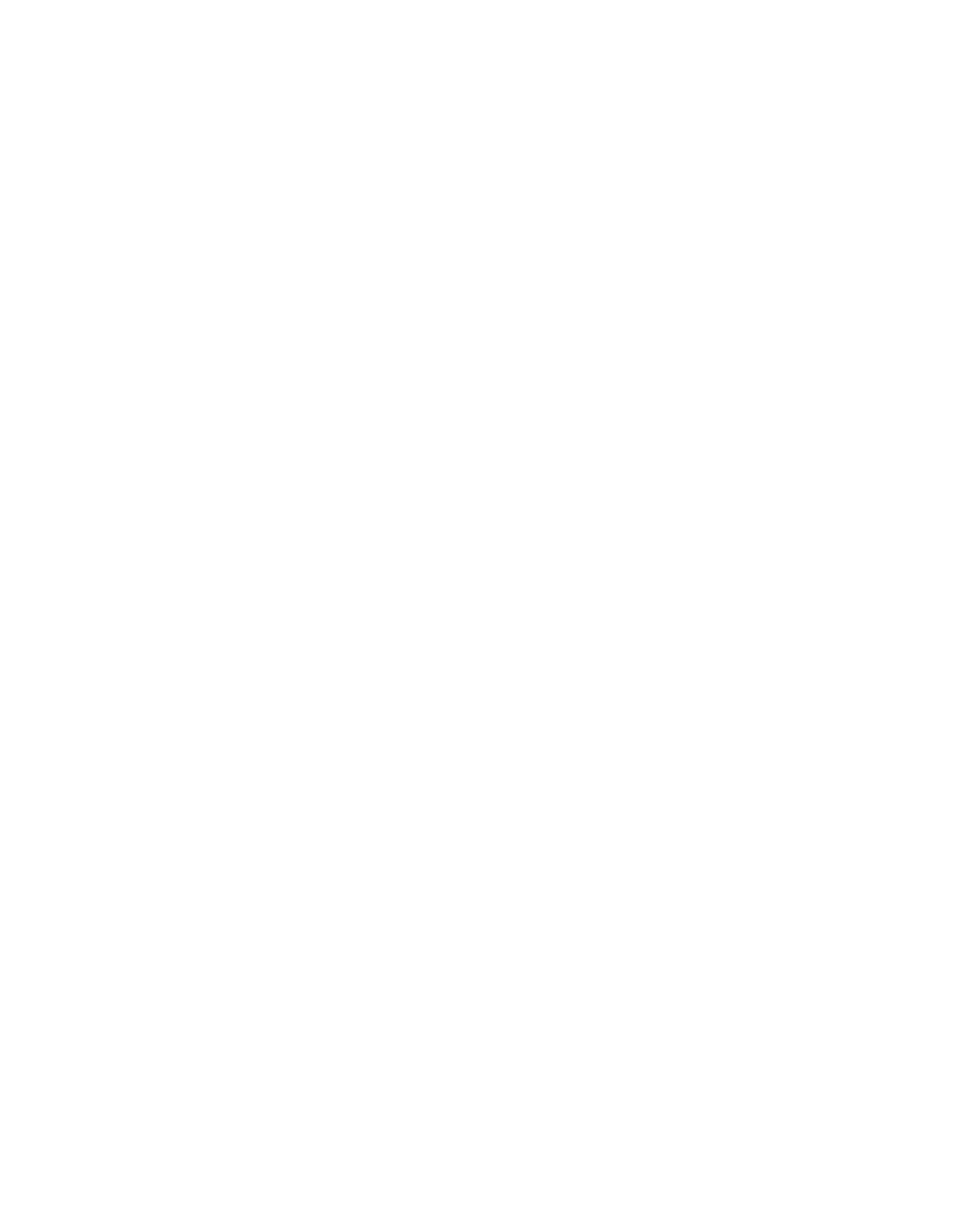# **SOFTWARE REQUIREMENTS AND DESIGN SPECIFICATIONS FOR THE DOCUMENT DATABASE**

## **PURPOSE**

 This document provides the software requirements and design specifications for the Document Database as described in Task 3 of the *Radiological Assessments Corporation* Technical Proposal for Source Term Calculation and Ingestion Pathway Data Retrieval for the Savannah River Site (SRS) Environmental Dose Reconstruction Project, May 11, 1995 [\(RAC](#page-26-0)  [1995](#page-26-0)). This document is intended for review by personnel at the Centers for Disease Control and Prevention (CDC) and software developers under subcontract with the *Radiological Assessment Corporation* (*[RAC](#page-10-0)*).

## **GENERAL REQUIREMENTS**

 The Document Database was developed for the SRS Environmental Dose Reconstruction Project to track documents, which are defined as any material that provides information or data used in the project. The database tracks

- Published internal documents and reports,
- Journal articles and books,
- Unpublished reports, memos, and letters,
- Field or office notebooks and log entries,
- Laboratory analysis reports and associated quality assurance documentation,
- Databases, electronic or otherwise, containing information used in the study (e.g. monitoring data),
- Documented information and data obtained from interviews or phone conversations, and
- other documented information.

## **QUALITY ASSURANCE PROGRAM REQUIREMENTS**

Software design, development, testing, and implementation is subject to the quality assurance (QA) requirements stated in Task 6 of the RAC Technical Proposal. These include the following:

- 1. A software requirements specification document,
- 2. A software design document,
- 3. A software test plan (verification and validation test plan),
- 4. Verification and validation test results and,
- 5. Software user's manual.

 This document provides the software requirements and design specifications. All database requirements as specified in the contract will be me via a program of review and comparison carried out by at least two *RAC* reviewers. In addition, at least two *RAC* reviewers, and the CDC and external reviewers, will examine the database to ensure that: 1) test data, audio files and other nonessential elements are removed from the database before delivery to CDC; 2) all citations in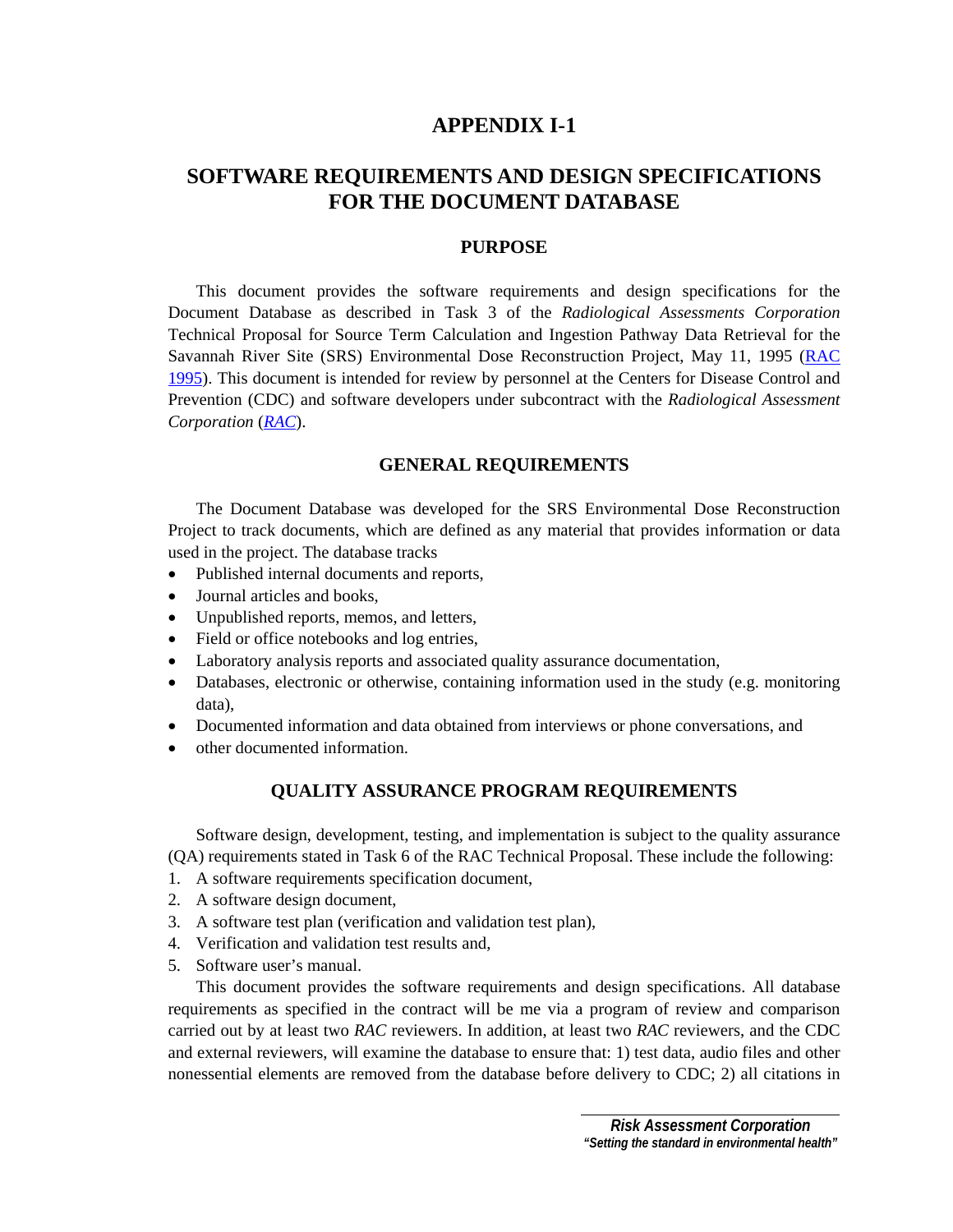*RAC* reports are correctly listed in the database; 3) cross references between *RAC* reports and source documents are correct; and 4) source document authors are listed correctly.

### **HOST SYSTEM REQUIREMENTS**

The document database software will use the  $Foxpro^{\circledcirc}$  relational database language and will require a microcomputer operating under MS  $DOS^{\circledcirc}$ , Version 6.0 or higher, Windows  $^{\circledcirc}$  Version 3.1 or higher, and at least 8MB of extended random access memory, although 16MB is preferable. About 200MB of free hard disk space will be required to load and operate the software.

### **GENERAL USER INTERFACE REQUIREMENTS**

 The software will provide a user interface to allow a trained nondeveloper to add, subtract, edit, or query fields in the database. The user interface will be written in the Visual Foxpro programming language. The user will be presented with a typical Windows based interface menu. Under each main menu item, the user will be able to select options such as data entry and report generation. The current menu options are shown in [Figure I1-1.](#page-4-0)

 Typically, opening, closing, saving, and exiting a Windows application is accomplished through the file menu option. However, this software does not include open, close, and save menu options because the database files will automatically be opened or saved when opening or exiting the application. The *Edit* menu contains the typical Windows options such as *Cut*, *Copy*, *Paste*, and *Select*.

 The core of the application is the *Data Entry* menu ([Figure I1-1\)](#page-4-0). The user may search for records and view their contents, add records, delete records, and print selected records. Records can be retrieved, added, deleted, edited, or printed. There are four areas of data entry:

- 1. Those that refer to SRS Environmental Dose Reconstruction discovery documents (*Documents*),
- 2. Those that contain information of persons involved in the dose reconstruction (*Personnel*),
- 3. Those that describe documents created for Phase II of the SRS Environmental Dose Reconstruction Project (*Project Reports*), and
- 4. Those that describe interviews that have been conducted (*Interviews*).

Printed reports can be obtained from the *Reports* menu. Reports may be printed for all the categories listed under the *Data Entry* menu. The *Utilities* menu offers options to export data to other databases via the DBS format, or export the data for use in a Geographical Information System (GIS). The *Utilities* menu also allows access to tables so the lookup table can be updated throughout the life of the project.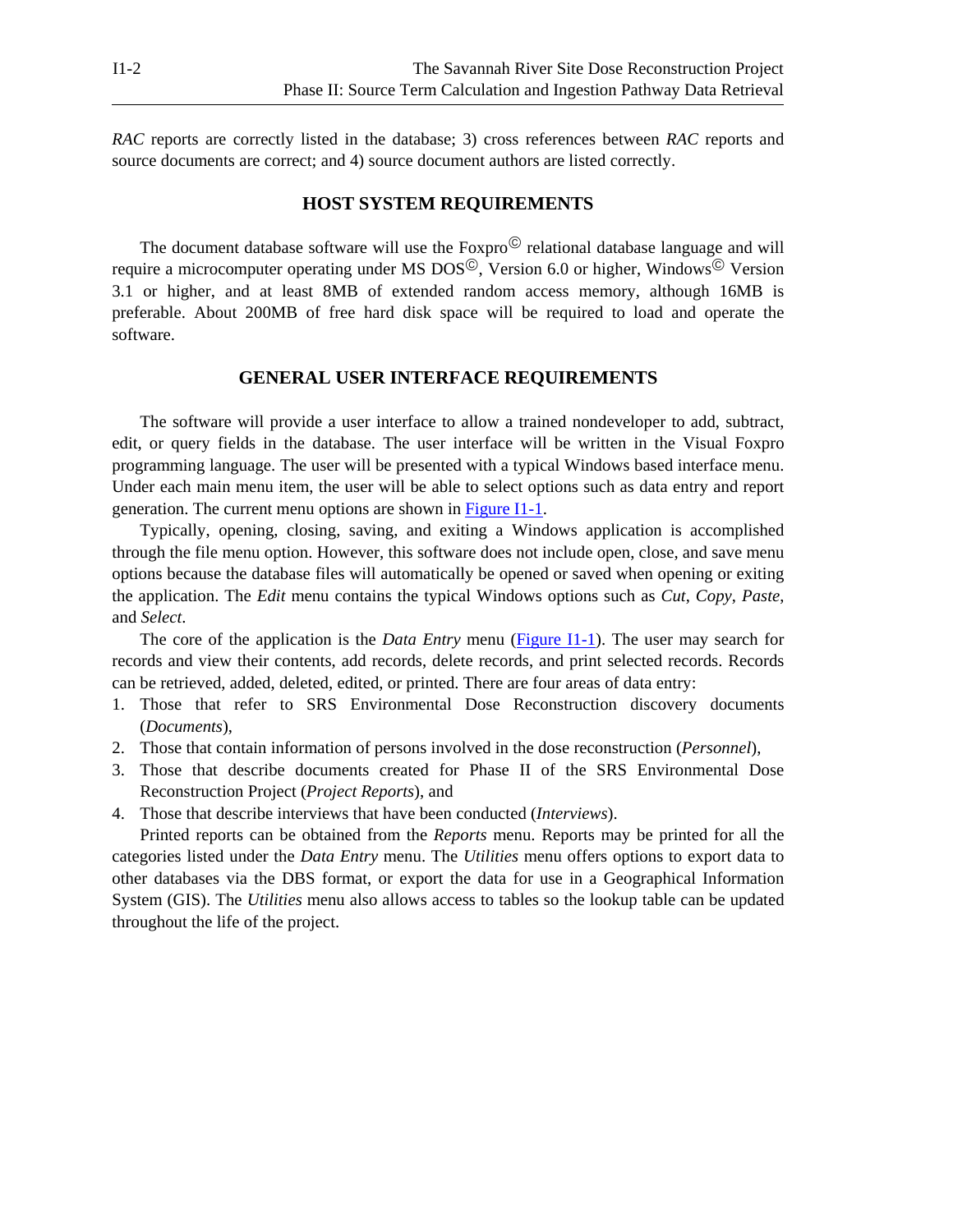<span id="page-4-0"></span>

**Figure I1-1.** User interface menus for the Document Database. The *Documents* submenu under the *Data Entry* menu refers to documents found during document searches. *Project Reports* refers to reports generated during Phase II of the SRS Dose Reconstruction Project. The GIS designation under the *Utilities* menu refers to a Geographical Information System.

## **DESIGN SPECIFICATIONS**

The software will use the Visual Foxpro relational database software and programming language. Foxpro databases (designated with the .DBC extension) are composed of tables that are designated with a .DBF file extension. Tables will be created for each *data entity*. Each entity may contain numerous data *fields*. A field contains the information that is either entered or retrieved by the user, or defined based on a logical expression. A field is designated as a character field, numeric field, date field, logical field, or memo field. Character, date, memo, and numeric fields have lengths defined by the developer. That is, the field has a limited number of characters that may be entered in the field by the end-user. Logical fields have a predefined length of 1. Tables are usually linked to other tables by fields of the same name and data type and length. In this way, the information presented to the end-user may originate from several tables that are related by fields of the same type and length.

 The user interface will access the tables to enter data, edit existing data, query existing data, and generate reports. The program will be compiled into an executable file for distribution to endusers.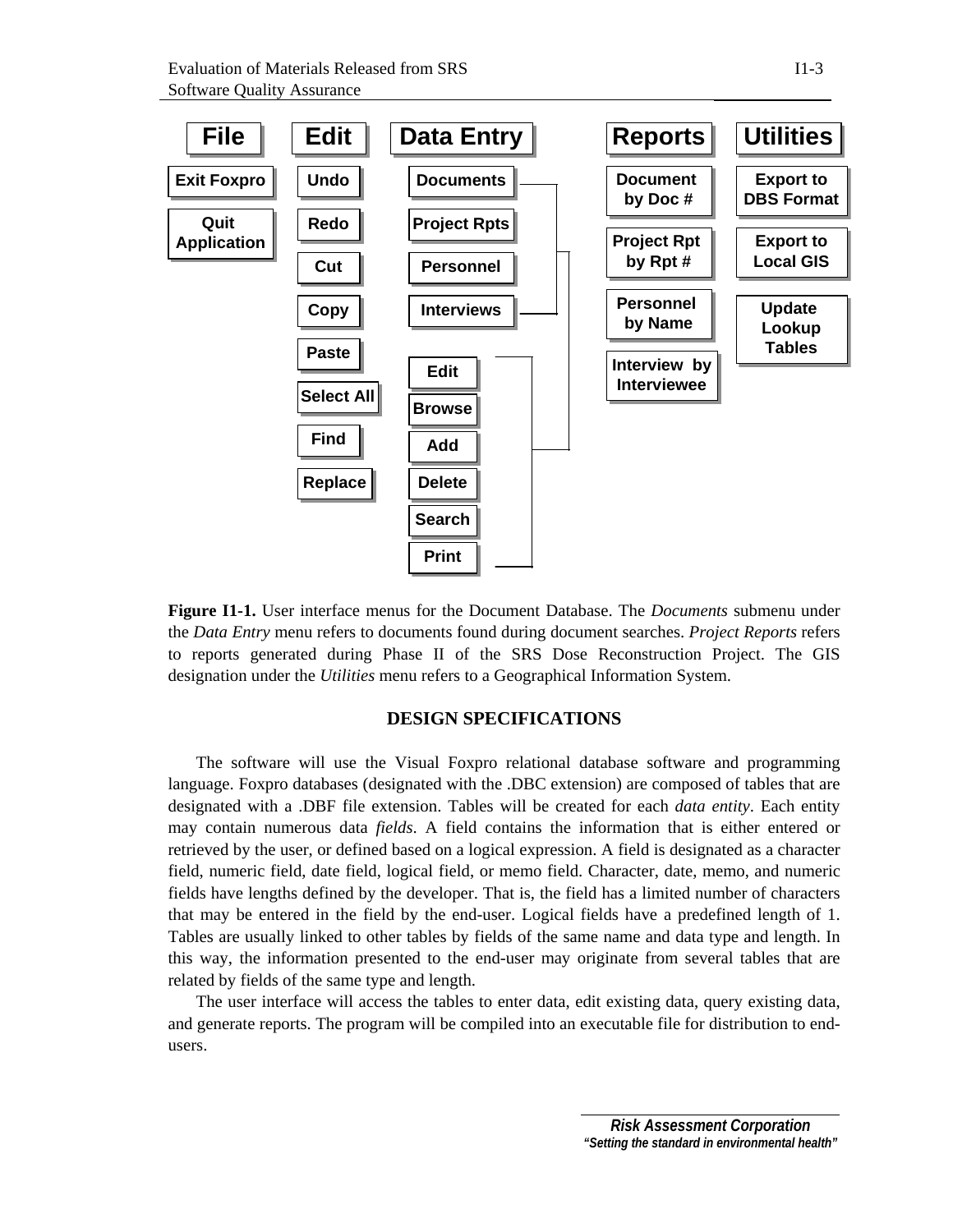### **Entity Relationship Specifications**

 Data entities defined in the Data Dictionary (see Table 1 at the end of this document) are related to one another by the Foxpro generated data entity relationship diagram as illustrated in Figur[e I1-2 a](#page-6-0)n[d I1-3.](#page-7-0)

## **Referential Integrity**

 The referential integrity of the database defines how changes made to one table are carried through to all other related tables. Tables are usually defined as parent or child. The parent table is usually where records are added, deleted, or edited. Changes made to the parent table are passed to the child table according to the rules defined in the Foxpro referential integrity builder (Figures [I1-3,](#page-7-0) [I1-4](#page-8-0), and [I1-5](#page-9-0)). The columns labeled Parent Tag and Child Tag fields on the Foxpro referential integrity builder are the parent and child tables that are related. Note that in most cases, the parent and child tag have the same name. The parent and child tags do not have to share the same name but the tags must be of the same data type and length. The Update, Delete, and Insert columns refer to the actions a user may take when editing a record. Within these columns, the integrity rules, *Cascade*, *Ignore*, and *Restrict* define the action taken when changes made to the parent table are passed to the child table. If *Cascade* is selected, then all changes to the parent table are passed to the child table. If *Ignore* is chosen, then changes made to the parent table are ignored in the child table. If *Restrict* is chosen, then changes to the parent table are restricted if there are related records in the child table.

#### **Data Dictionary**

 The Data Dictionary (Table 1) describes each data entity and the fields that make up that entity. Each field is described by its type (e.g. character, or numeric), number of characters in the field (field width or length), format of data, and description of information the field is to contain.

## **Interface with Previous Database Specifications**

The original database developed in Phase I of the SRS Environmental Dose Reconstruction Project will be incorporated into the new database.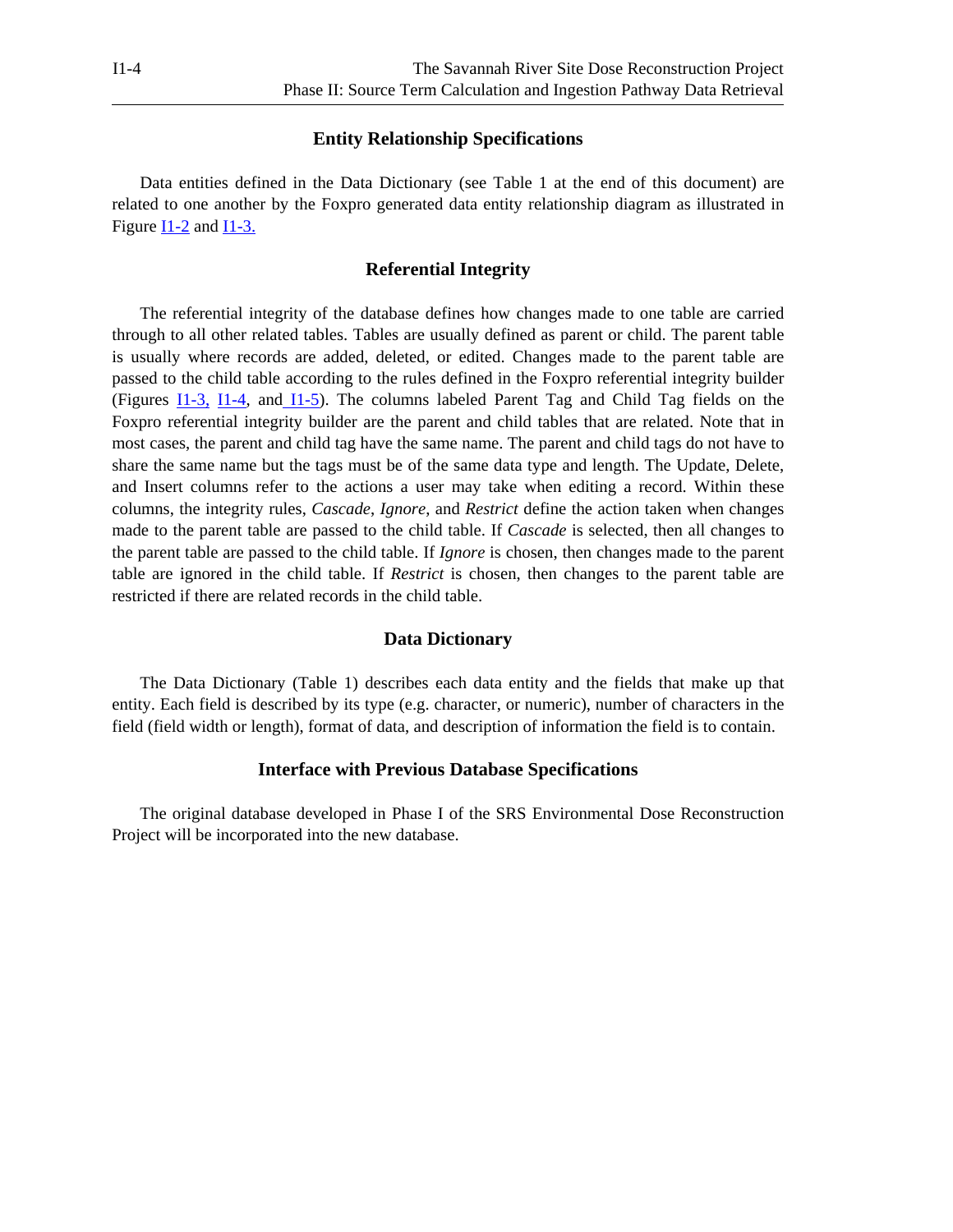<span id="page-6-0"></span>

**Figure I1-2.** Data entity relationship diagram generated by Foxpro. The shaded area represents individual data tables. Within each table are the fields that comprise the table, and indexes used to sort and retrieve field entries.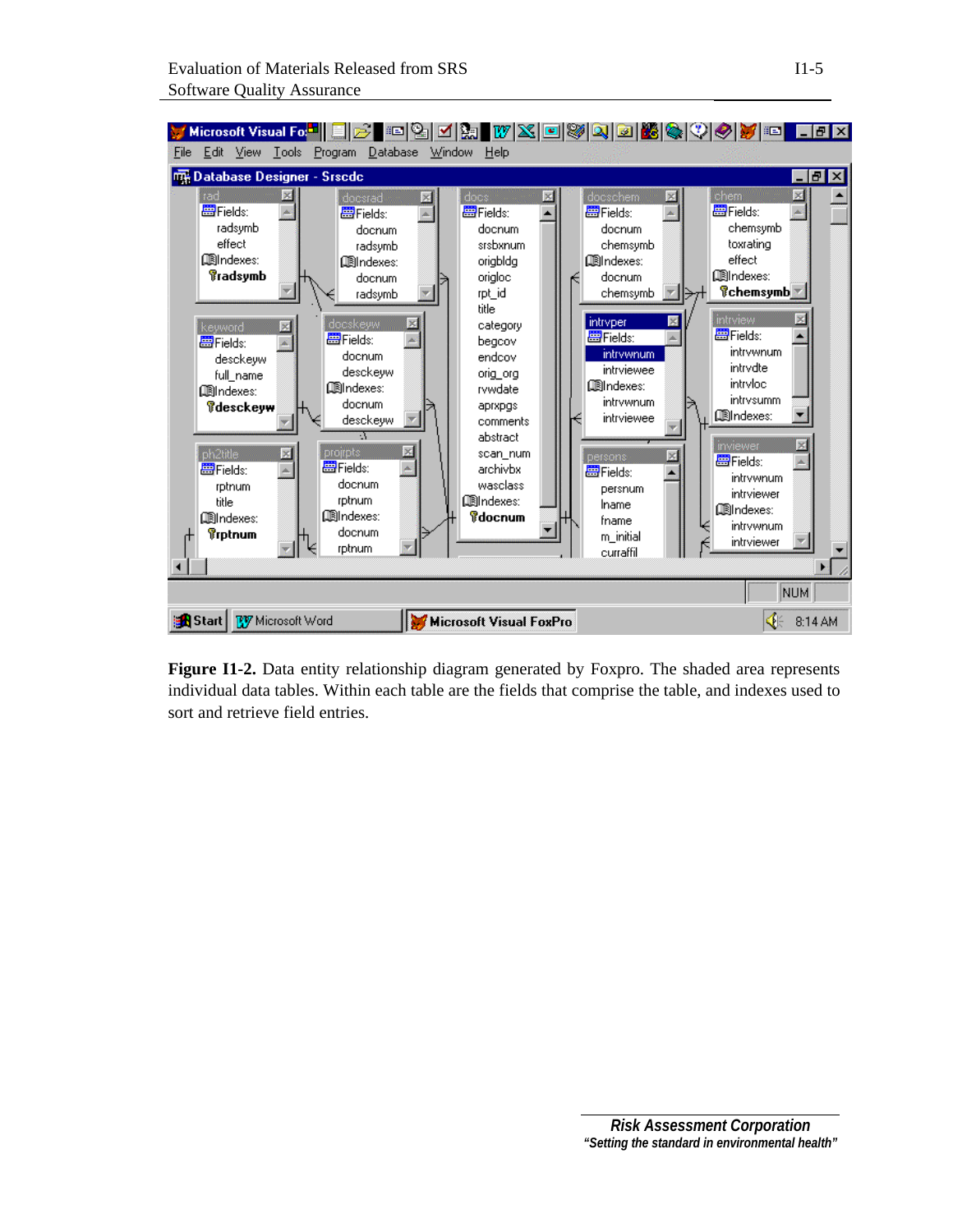<span id="page-7-0"></span>

**Figure I1-3.** Data entity relationship diagram generated by Foxpro. The shaded area represents individual data tables. Within each table are the fields that comprise the table, and indexes used to sort and retrieve field entries.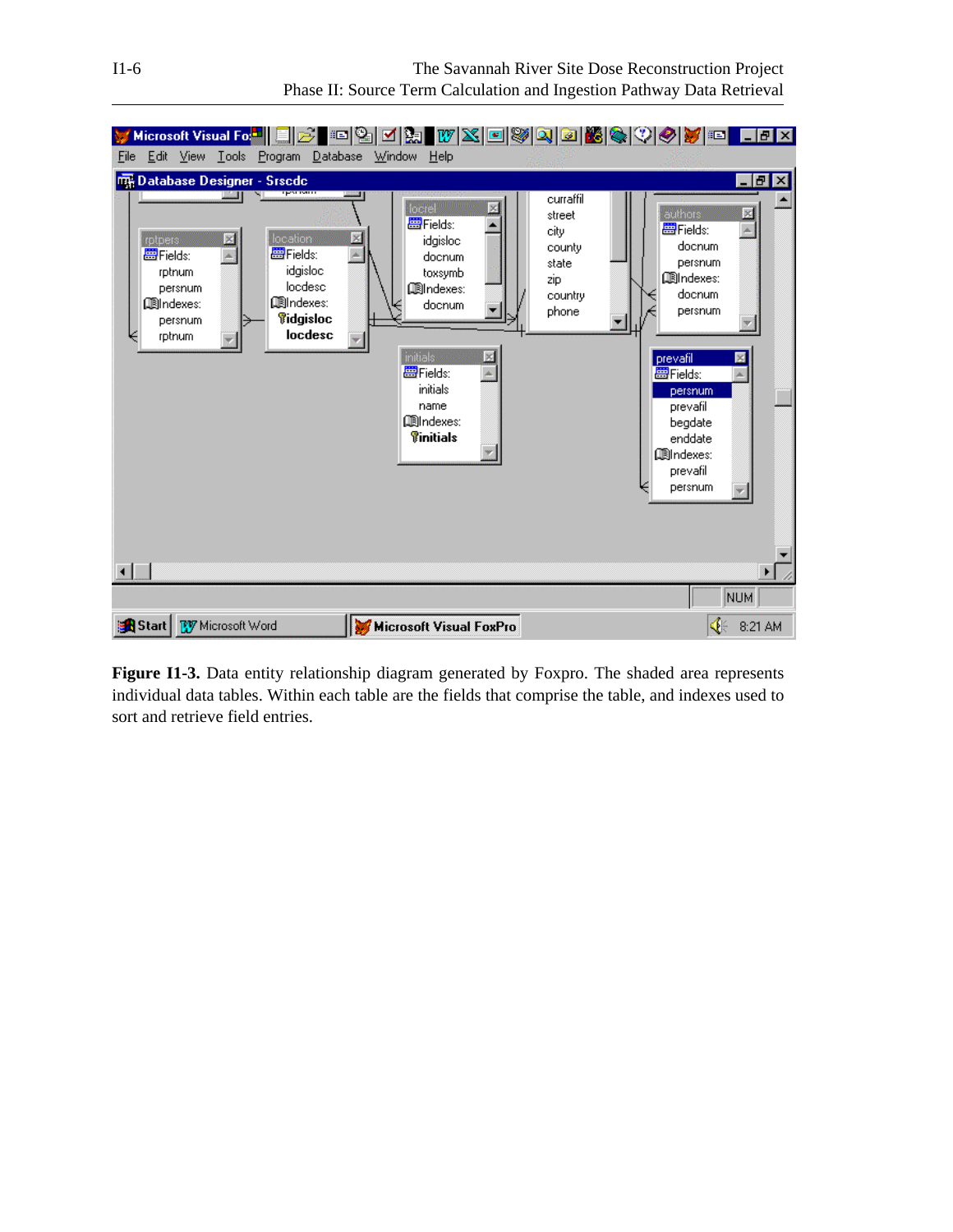<span id="page-8-0"></span>

|                                                                                                                                                                                                                                                                                                                                                                                                                                       | <u> Microsoft Visual Fo<mark>di</mark> EID en 21 die 21 die 21 metal volgt von 20 metal van 20 metal van 20 metal van 20 metal</u> |               |               |          |                   |                  |       |  |
|---------------------------------------------------------------------------------------------------------------------------------------------------------------------------------------------------------------------------------------------------------------------------------------------------------------------------------------------------------------------------------------------------------------------------------------|------------------------------------------------------------------------------------------------------------------------------------|---------------|---------------|----------|-------------------|------------------|-------|--|
| File                                                                                                                                                                                                                                                                                                                                                                                                                                  | Edit View Tools Program Window                                                                                                     | Help          |               |          |                   |                  |       |  |
| <b>Referential Integrity Builder</b>                                                                                                                                                                                                                                                                                                                                                                                                  |                                                                                                                                    |               |               |          |                   |                  | - PIX |  |
| <b>Parent Table</b>                                                                                                                                                                                                                                                                                                                                                                                                                   | <b>Child Table</b>                                                                                                                 | <b>Update</b> | <b>Delete</b> | Insert   | <b>Parent Tag</b> | <b>Child Tag</b> |       |  |
| $\blacksquare$ chem                                                                                                                                                                                                                                                                                                                                                                                                                   | docschem                                                                                                                           | Cascade       | Cascade       | Ignore   | chemsymb          | chemsymb         |       |  |
| chem                                                                                                                                                                                                                                                                                                                                                                                                                                  | locrel                                                                                                                             | Cascade       | Cascade       | lgnore   | chemsymb          | toxsymb          |       |  |
| docs                                                                                                                                                                                                                                                                                                                                                                                                                                  | docsrad                                                                                                                            | Cascade       | Cascade       | Restrict | docnum            | docnum           |       |  |
| docs                                                                                                                                                                                                                                                                                                                                                                                                                                  | docskeyw                                                                                                                           | Cascade       | Cascade       | lgnore   | docnum            | docnum           |       |  |
| docs                                                                                                                                                                                                                                                                                                                                                                                                                                  | docschem                                                                                                                           | Cascade       | Cascade       | Restrict | docnum            | docnum           |       |  |
| docs                                                                                                                                                                                                                                                                                                                                                                                                                                  | locrel                                                                                                                             | Cascade       | Cascade       | lanore   | docnum            | docnum           |       |  |
| Rules for Updating<br><b>Rules for Deleting</b><br>Rules for Inserting<br>Which rule do you want to apply when a record in the parent table is deleted?<br>Cascade: Delete all related records in the child table.<br><b>C</b> Restrict: Prohibit the deletion if there are related records in the child table.<br>C Ignore: Allow the deletion and leave related records in the child table alone.<br><b>OK</b><br>Cancel<br>$H$ elp |                                                                                                                                    |               |               |          |                   |                  |       |  |
|                                                                                                                                                                                                                                                                                                                                                                                                                                       |                                                                                                                                    |               |               |          |                   |                  |       |  |

**Figure I1-4.** Referential integrity for the *chem* and *docs* tables.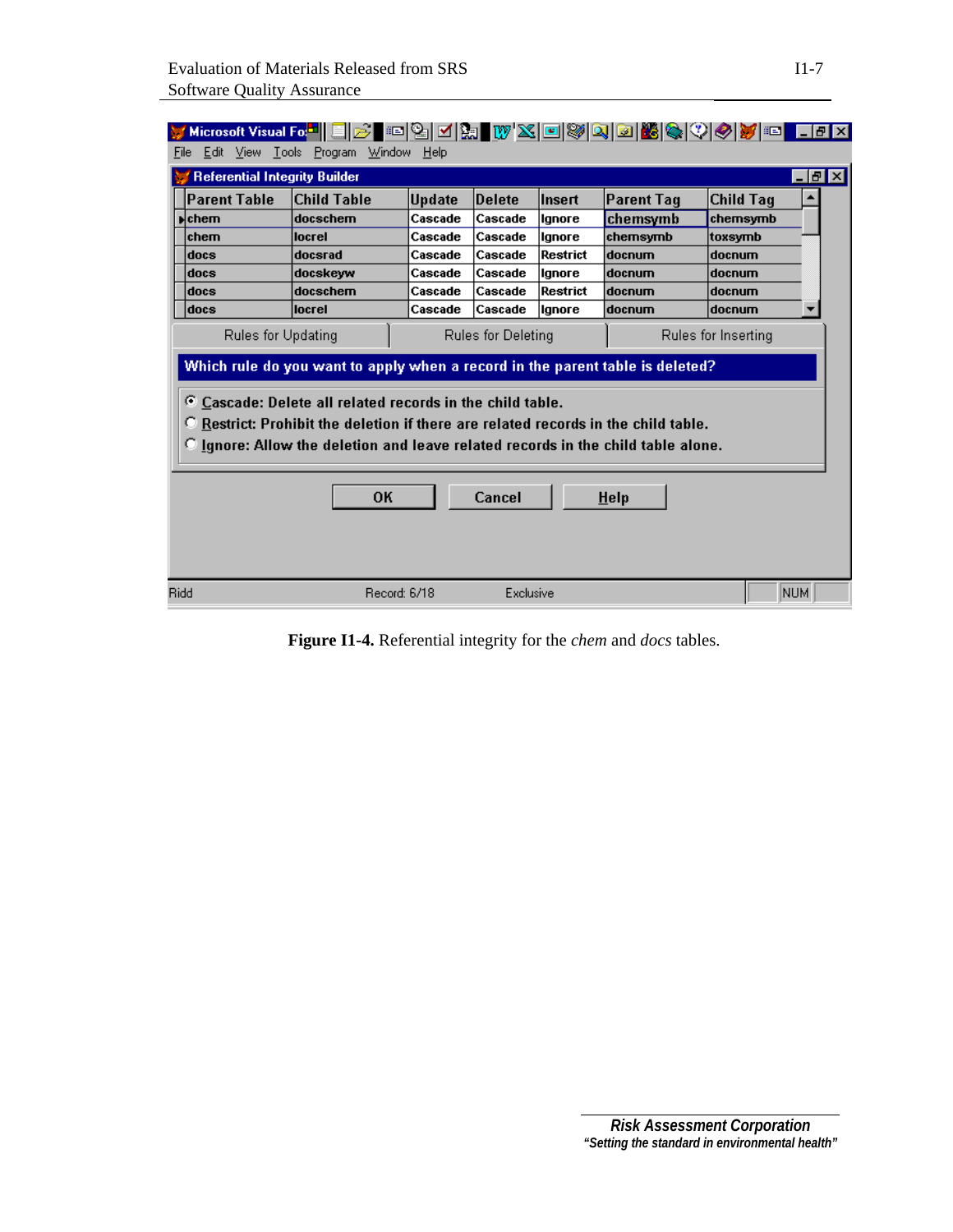<span id="page-9-0"></span>

| File                                                                                                                                                                                                                                                                                                                                                                                                                                             | Edit View Tools Program              | Microsoft Visual Fo <mark>.*   E </mark> B E  B  M &   M &   W X   E  W X   E  W   Q   G   <mark>M</mark> &   V   Ø   T   E<br>Window | Help                     |                          |                    |                             |                            | $\Box$ e $\bm{x}$     |
|--------------------------------------------------------------------------------------------------------------------------------------------------------------------------------------------------------------------------------------------------------------------------------------------------------------------------------------------------------------------------------------------------------------------------------------------------|--------------------------------------|---------------------------------------------------------------------------------------------------------------------------------------|--------------------------|--------------------------|--------------------|-----------------------------|----------------------------|-----------------------|
|                                                                                                                                                                                                                                                                                                                                                                                                                                                  | <b>Referential Integrity Builder</b> |                                                                                                                                       |                          |                          |                    |                             |                            | $\Box$ e $\mathbf{x}$ |
|                                                                                                                                                                                                                                                                                                                                                                                                                                                  | <b>Parent Table</b><br>docs          | <b>Child Table</b><br>projrpts                                                                                                        | <b>Update</b><br>Cascade | <b>Delete</b><br>Cascade | Insert<br>Restrict | <b>Parent Tag</b><br>docnum | <b>Child Tag</b><br>docnum |                       |
|                                                                                                                                                                                                                                                                                                                                                                                                                                                  | docs                                 | authors                                                                                                                               | lgnore                   | lgnore                   | lgnore             | docnum                      | docnum                     |                       |
|                                                                                                                                                                                                                                                                                                                                                                                                                                                  | intrview<br>keyword                  | intryper<br>docskeyw                                                                                                                  | Cascade<br>Cascade       | Cascade<br>Cascade       | Restrict<br>lgnore | İntrvwnum<br> desckevw      | intruwnum<br>desckeyw      |                       |
|                                                                                                                                                                                                                                                                                                                                                                                                                                                  | location                             | locrel                                                                                                                                | Cascade                  | Cascade                  | llanore            | <b>idgisloc</b>             | <b>idgisloc</b>            |                       |
|                                                                                                                                                                                                                                                                                                                                                                                                                                                  | persons                              | intruper                                                                                                                              | Cascade                  | Cascade                  | Restrict           | persnum                     | persnum                    | ▼                     |
| Rules for Updating<br><b>Rules for Deleting</b><br>Rules for Inserting<br>Which rule do you want to apply when the key value in the parent table is modified?<br>C Cascade: Update all related records in the child table with the new key value.<br>Restrict: Prohibit the update if there are related records in the child table.<br>O Ignore: Allow the update and leave related records in the child table alone.<br>Cancel<br>OК<br>$H$ elp |                                      |                                                                                                                                       |                          |                          |                    |                             |                            |                       |
| <b>Ridd</b>                                                                                                                                                                                                                                                                                                                                                                                                                                      |                                      | Record: 9/18                                                                                                                          |                          | Exclusive                |                    |                             |                            | NUM.                  |

**Figure I1-5.** Referential integrity for the *docs*, *intrview*, *keyword*, *location*, and *persons* tables.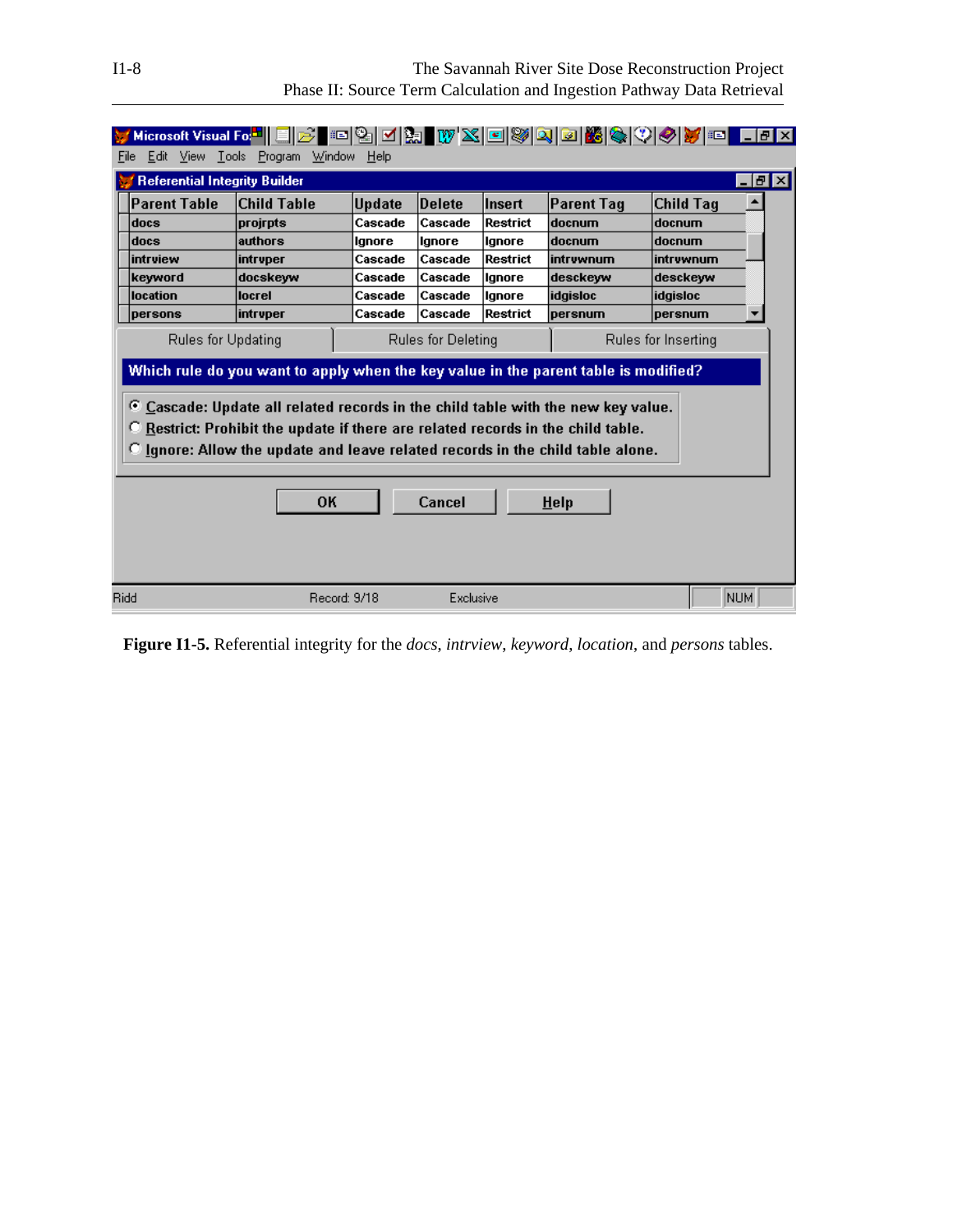<span id="page-10-0"></span>

| HAJA WXOWQOBQQQOO HAX<br>Edit View Tools<br>Program<br>Window<br>Help<br>File                                                                                                                                                                                                                                                                                              |                    |                 |               |                 |                   |                  |                 |  |
|----------------------------------------------------------------------------------------------------------------------------------------------------------------------------------------------------------------------------------------------------------------------------------------------------------------------------------------------------------------------------|--------------------|-----------------|---------------|-----------------|-------------------|------------------|-----------------|--|
| <b>Referential Integrity Builder</b>                                                                                                                                                                                                                                                                                                                                       |                    |                 |               |                 |                   |                  | <u>_ [리 ×  </u> |  |
| <b>Parent Table</b>                                                                                                                                                                                                                                                                                                                                                        | <b>Child Table</b> | <b>Update</b>   | <b>Delete</b> | Insert          | <b>Parent Tag</b> | <b>Child Tag</b> | ▲               |  |
| persons                                                                                                                                                                                                                                                                                                                                                                    | authors            | Cascade         | Cascade       | <b>Restrict</b> | bersnum           | persnum          |                 |  |
| persons                                                                                                                                                                                                                                                                                                                                                                    | <b>prevafil</b>    | Cascade         | Cascade       | Restrict        | persnum           | persnum          |                 |  |
| <b>persons</b>                                                                                                                                                                                                                                                                                                                                                             | rptpers            | Cascade         | Cascade       | <b>Restrict</b> | <b>persnum</b>    | persnum          |                 |  |
| ph2title                                                                                                                                                                                                                                                                                                                                                                   | projrpts           | Cascade         | Cascade       | Restrict        | rptnum            | rptnum           |                 |  |
| rad                                                                                                                                                                                                                                                                                                                                                                        | docsrad            | Cascade         | Cascade       | Ignore          | radsymb           | radsymb          |                 |  |
| rad                                                                                                                                                                                                                                                                                                                                                                        | locrel             | Cascade         | Cascade       | llanore         | radsymb           | toxsymb          |                 |  |
| Rules for Updating<br>Rules for Deleting<br>Rules for Inserting<br>Which rule do you want to apply when a new record is inserted or an existing record is<br>updated in the child table?<br><sup>C</sup> Restrict: Prohibit the insert if a matching key value does not exist in the parent table.<br><b>C</b> <i>lgnore: Allow the insert.</i><br>OK<br>Cancel<br>$H$ elp |                    |                 |               |                 |                   |                  |                 |  |
| Mydbo                                                                                                                                                                                                                                                                                                                                                                      |                    | Record: EOF/666 | Exclusive     |                 |                   |                  | <b>NUM</b>      |  |

**Figure I1-6.** Referential integrity for the *persons*, *ph2title*, and *rad* tables.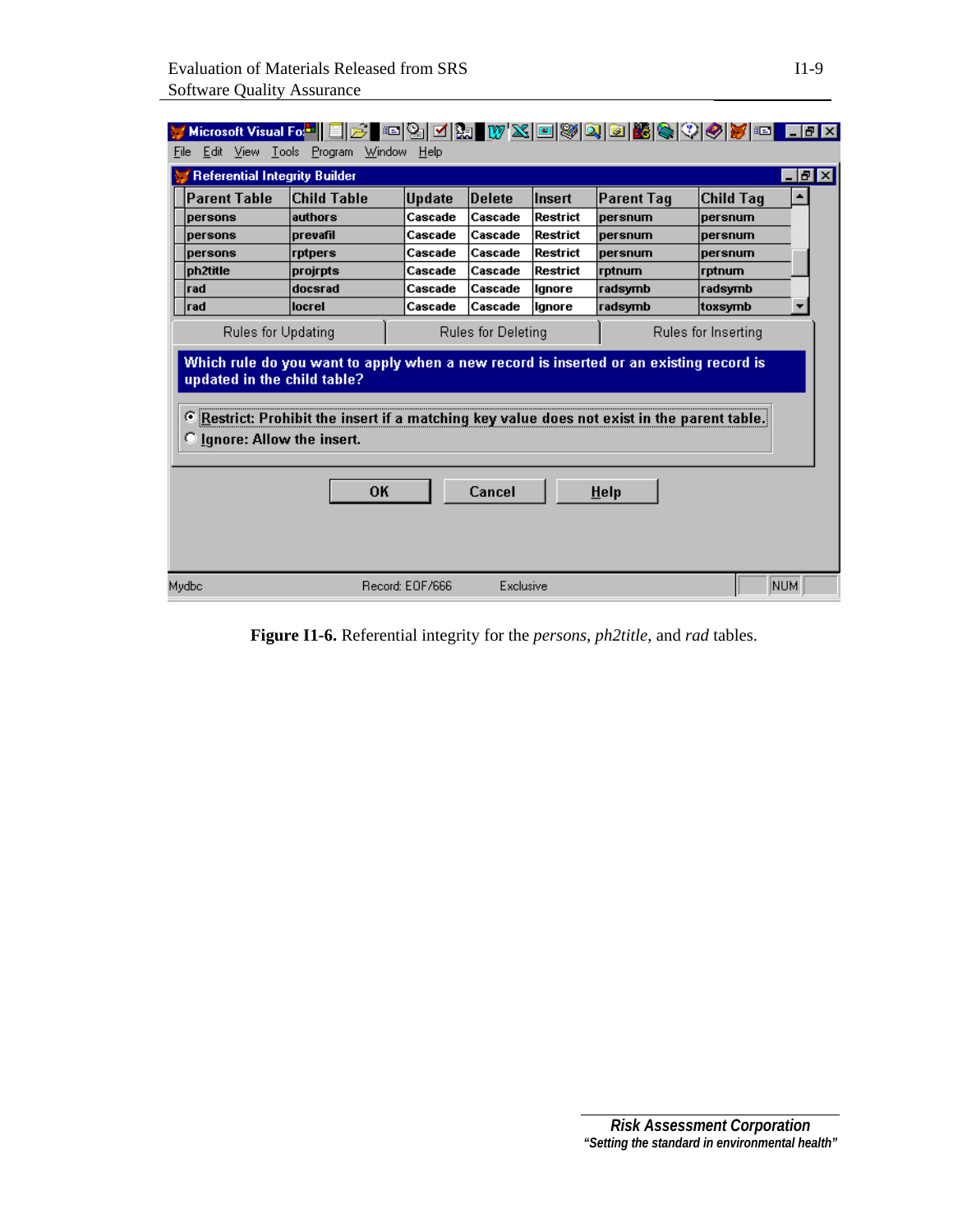| <b>Table or Field</b> | <b>Field</b>      | <b>Field</b> | Table II-I. DIW I hase II Document Database Data Dictional y<br><b>Field Description</b>                                                                                                                                                                                                                                                                                                                                                                                                                                                                                                                                                                                                       |
|-----------------------|-------------------|--------------|------------------------------------------------------------------------------------------------------------------------------------------------------------------------------------------------------------------------------------------------------------------------------------------------------------------------------------------------------------------------------------------------------------------------------------------------------------------------------------------------------------------------------------------------------------------------------------------------------------------------------------------------------------------------------------------------|
| <b>Name</b>           | Name <sup>a</sup> | Width        |                                                                                                                                                                                                                                                                                                                                                                                                                                                                                                                                                                                                                                                                                                |
|                       |                   |              |                                                                                                                                                                                                                                                                                                                                                                                                                                                                                                                                                                                                                                                                                                |
| <b>DOCS.DBF</b>       |                   |              |                                                                                                                                                                                                                                                                                                                                                                                                                                                                                                                                                                                                                                                                                                |
| <b>DOCNUM</b>         | $\mathsf{C}$      | 16           | A unique string automatically assigned by the database to<br>each document entered. The number is automatically<br>created from: the reviewer's initials; the PC's current<br>date value; and an auto-incremented serial number for<br>each reviewer, reset to zero each day. The format of<br>DOCNUM is: Reviewer initials, year, month, day, and<br>the serial number, e.g. HRM 1993 7 25 1; HRM 1993 7<br>25 2, etc.                                                                                                                                                                                                                                                                        |
| <b>SRSBXNUM</b>       | $\mathcal{C}$     | 20           | Boxes stored in the repositories at SRS have been<br>assigned box numbers by SRS records personnel,<br>recorded in this field. Not all records in the database will<br>have a box number, because some were obtained from<br>places other than the official SRS repositories, including<br>file cabinets in staff offices. SRSBXNUM is not useful as<br>a separate table, since SRSBXNUMs are not unique<br>identifiers. Linking documents to non-unique box<br>numbers via a table might create confusion during<br>attempted retrieval of original documents. Also includes<br>identifying characters assigned to records discovered in<br>boxes, file cabinets and other locations offsite. |
| ORIGLOC               | $\mathsf{C}$      | 20           | Original location of SRS document box. The location of<br>an SRS box is subject to repeated change over time. SRS<br>maintains a computerized tracking system capable of<br>locating its records boxes upon request. In the event that<br>Category 0 or 1 records must be relocated during Phase II<br>and later work, the SRS tracking system will be utilized.<br>Category 2 or 3 documents are copied and retained<br>external to the SRS system, in RAC archive boxes.                                                                                                                                                                                                                     |
| ORIGBLDG              | $\mathbf C$       | 15           | SRS building in which records box was originally stored.                                                                                                                                                                                                                                                                                                                                                                                                                                                                                                                                                                                                                                       |
| RPT_ID                | $\mathcal{C}$     | 20           | May include document's memo number, report number,<br>publication (journal), Library of Congress ID, or other<br>identification, if applicable.                                                                                                                                                                                                                                                                                                                                                                                                                                                                                                                                                |
| <b>TITLE</b>          | $\mathsf{C}$      | 254          | The official document title. If untitled, researcher creates<br>a title based on document content. A created title is<br>placed in parentheses.                                                                                                                                                                                                                                                                                                                                                                                                                                                                                                                                                |
| <b>CATEGORY</b>       | $\mathbf N$       | $\mathbf{1}$ | Category 2 and 3 documents are likely to be of<br>significant value to the study. Both Category 2 and 3<br>documents are copied to CDC's contractor and the Aiken<br>reading room. Category 3 documents have been<br>determined by the discovering researcher to be of<br>sufficient potential value to the dose reconstruction that<br>they should be abstracted into the database. Category 1<br>records are of potential value, but are likely to be<br>available in more original form elsewhere. Category 0<br>includes documents of no value to dose reconstruction.                                                                                                                     |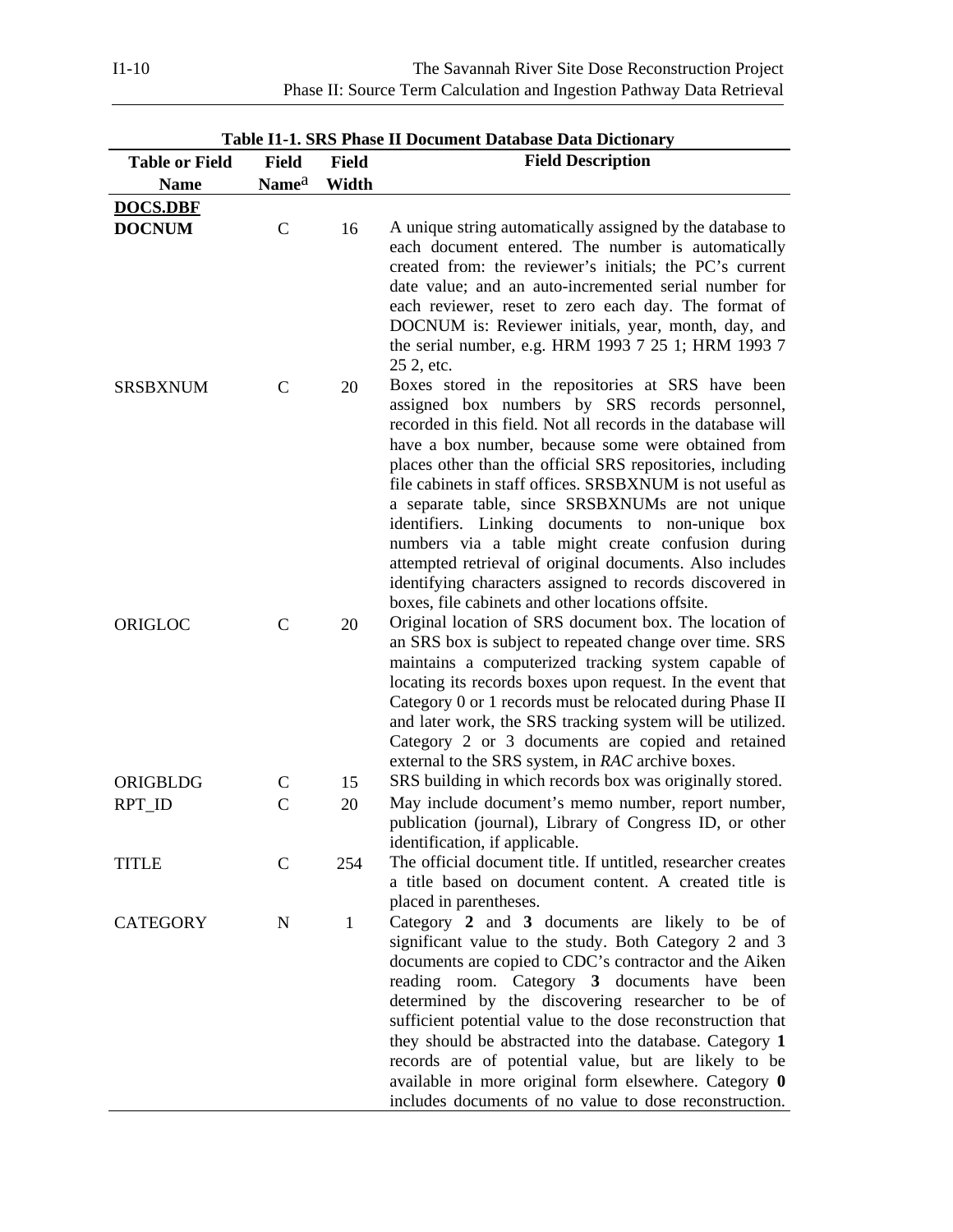| <b>Table or Field</b> | <b>Field</b>      | <b>Field</b> | <b>Field Description</b>                                                                                                                                                                                                                                                                                                                                                                                                                                                        |
|-----------------------|-------------------|--------------|---------------------------------------------------------------------------------------------------------------------------------------------------------------------------------------------------------------------------------------------------------------------------------------------------------------------------------------------------------------------------------------------------------------------------------------------------------------------------------|
| <b>Name</b>           | Name <sup>a</sup> | Width        |                                                                                                                                                                                                                                                                                                                                                                                                                                                                                 |
|                       |                   |              | Reference documents used during the Phase II research                                                                                                                                                                                                                                                                                                                                                                                                                           |
|                       |                   |              | may be copyright-protected and not copied to the                                                                                                                                                                                                                                                                                                                                                                                                                                |
|                       |                   |              | Project's archive boxes. They are defined in this database                                                                                                                                                                                                                                                                                                                                                                                                                      |
|                       |                   |              | as Category 1 records. CATEGORY is a required entry                                                                                                                                                                                                                                                                                                                                                                                                                             |
|                       |                   |              | field.                                                                                                                                                                                                                                                                                                                                                                                                                                                                          |
| <b>BEGCOV</b>         | D                 | 8            | The document's coverage beginning date, identified<br>during inspection of the document.                                                                                                                                                                                                                                                                                                                                                                                        |
| <b>ENDCOV</b>         | D                 | 8            | The document's coverage ending date, identified during<br>inspection of the document.                                                                                                                                                                                                                                                                                                                                                                                           |
| ORIG_ORG              | $\mathbf C$       | 15           | Organization that produced the document                                                                                                                                                                                                                                                                                                                                                                                                                                         |
| <b>RVWDATE</b>        | D                 | 8            | The date that the Dose Reconstruction Project researcher<br>first encountered the document and initiated its entry into<br>the database. Not related to the original date of the<br>document creation, or to the date abstracted by an<br>assistant, or to later reviews by other researchers.                                                                                                                                                                                  |
| APRX_PGS              | $\mathbf N$       | 5            | Approximate page count of the document. The default<br>value for this field is 1. Large documents were often<br>assigned the value 1000, to indicate significant copying<br>effort, during Phase I research.                                                                                                                                                                                                                                                                    |
| <b>COMMENTS</b>       | M                 | 10           | Contains previous contents of Phase I SRSDOSE<br>Comments memo fields; contains comments from Phase<br>II research which don't fit logically elsewhere in the<br>database.                                                                                                                                                                                                                                                                                                      |
| <b>ABSTRACT</b>       | M                 | 10           | Contains abstract if document is Category 3                                                                                                                                                                                                                                                                                                                                                                                                                                     |
| <b>SCAN_NUM</b>       | $\mathbf N$       | 12           | If some documents are eventually scanned and made<br>available in electronic format, this will serve as a link to<br>the scanned data.                                                                                                                                                                                                                                                                                                                                          |
| <b>ARCHIVBX</b>       | $\mathsf{C}$      | 15           | All copied documents are in Project possession offsite.<br>ARCHIVBX indicates the specific RAC box in which the<br>copied Category 2 or 3 document is stored. This ID also<br>points to the specific microfilm cassette containing the<br>document.                                                                                                                                                                                                                             |
| WASCLASS              | L.                | 1            | Indicates whether the document was originally classified<br>(Y) or not (N). All documents used during dose<br>assessment will have been declassified. A document's<br>classification<br>level<br>(CONFIDENTIAL,<br>original<br>SECRET, or TOP SECRET), or special caveats<br>RESTRICTED DATA,<br>(NOFORN,<br><b>FORMERLY</b><br>DATA,<br>NAVAL<br><b>RESTRICTED</b><br><b>NUCLEAR</b><br>PROPULSION INFORMATION, etc.) is not generally<br>noted in the database. Default is N. |
| <b>INITIALS</b>       | $\mathsf{C}$      | 3            | Initials of document reviewer                                                                                                                                                                                                                                                                                                                                                                                                                                                   |
|                       |                   |              |                                                                                                                                                                                                                                                                                                                                                                                                                                                                                 |

| DOCNUM |  |  |
|--------|--|--|
|        |  |  |

**PROJRPTS.DBF** (SRS Dose Reconstruction Project Reports)<br>DOCNUM C 14 (See DOCS.DBF) 14 (See DOCS.DBF)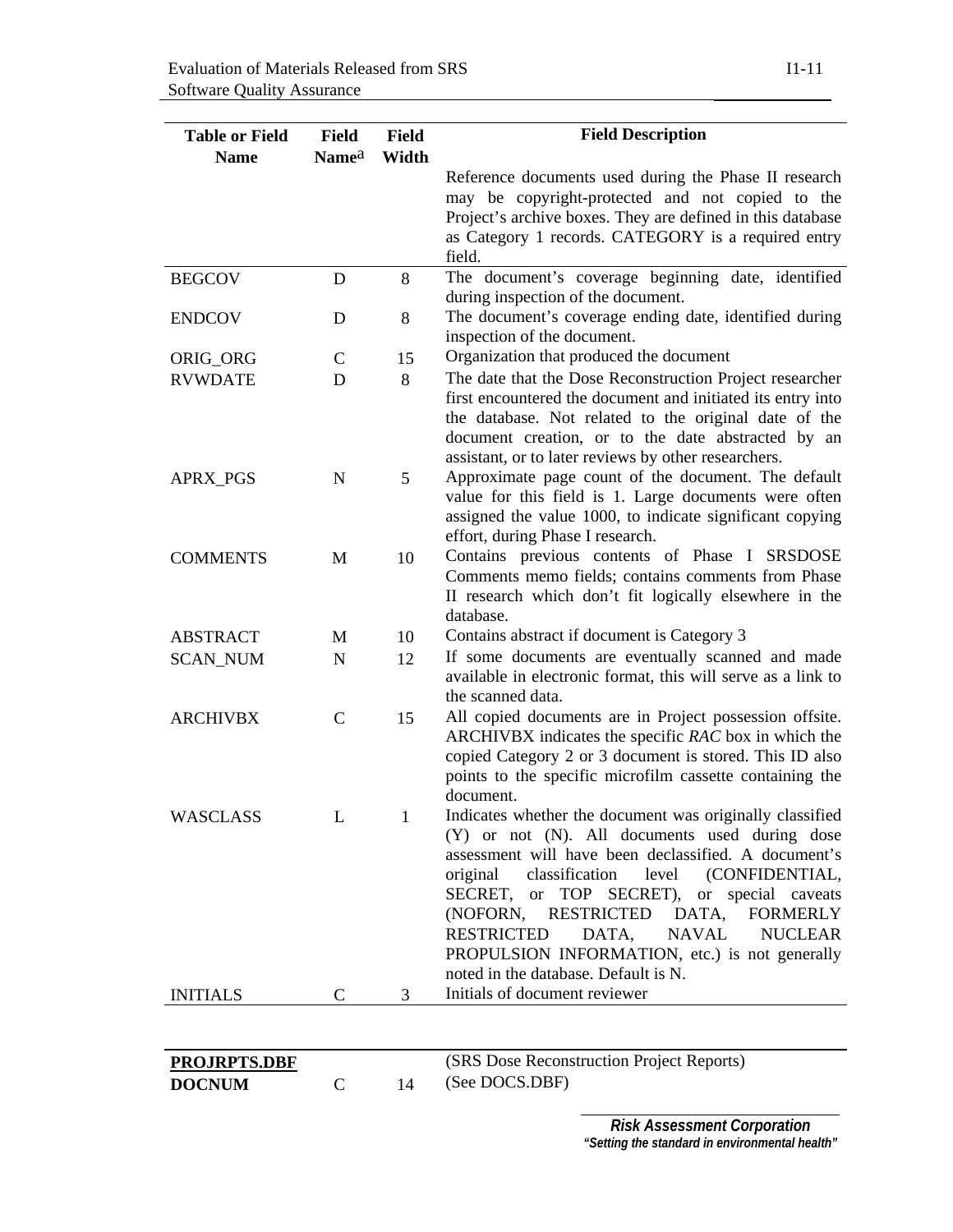I1-12 The Savannah River Site Dose Reconstruction Project Phase II: Source Term Calculation and Ingestion Pathway Data Retrieval

| <b>Table or Field</b> | Field                       | <b>Field</b> | <b>Field Description</b>                                |
|-----------------------|-----------------------------|--------------|---------------------------------------------------------|
| <b>Name</b>           | Name <sup>a</sup>           | Width        |                                                         |
| <b>RPTNUM</b>         | $\mathsf{C}$                | 15           | Number assigned to chapter or appendix                  |
|                       |                             |              |                                                         |
| PH2TITLE.DBF          |                             |              |                                                         |
| <b>RPTNUM</b>         | $\mathsf{C}$                | 15           | (See PROJRPTS.DBF)                                      |
| <b>TITLE</b>          | $\mathsf{C}$                | 254          | Title of chapter or appendix                            |
|                       |                             |              |                                                         |
| <b>RPTPERS.DBF</b>    |                             |              |                                                         |
| <b>RPTNUM</b>         | $\mathbf C$                 | 15           | (See PROJRPTS.DBF)                                      |
| <b>PERSNUM</b>        | $\mathcal{C}$               | 10           | (See PERSONS.DBF) As used in PROJRPTS.DBF, these        |
|                       |                             |              | are the authors of Phase II project reports, only.      |
|                       |                             |              |                                                         |
| <b>INTRVPER.DBF</b>   |                             |              | (Persons interviewed or doing interview)                |
| <b>PERSNUM</b>        | $\mathsf{C}$                | 10           | (See PERSONS.DBF)                                       |
| <b>INTRVWNUM</b>      | $\mathcal{C}$               | 10           | (See INTRVW.DBF                                         |
| <b>INTRVIEWEE</b>     | L                           | $\mathbf{1}$ | Yes or no (is the person an interviewee?)               |
| <b>INTRVIEWER</b>     | L                           | $\mathbf{1}$ | No or yes (is the person an interviewer?)               |
|                       |                             |              |                                                         |
|                       |                             |              |                                                         |
| <b>INTRVW.DBF</b>     |                             |              |                                                         |
| <b>INTRVWNUM</b>      | $\mathsf{C}$                | 10           | Unique ID number                                        |
| <b>INTRVDTE</b>       | D                           | 8            | Date interview held.                                    |
| <b>INTRVLOC</b>       | $\mathcal{C}$               | 30           | Location of interview                                   |
| <b>INTRVSUMM</b>      | M                           | 10           | Summary of interview.                                   |
|                       |                             |              |                                                         |
| DOCSKEYW.DBF          |                             |              |                                                         |
| <b>DOCNUM</b>         | $\mathbf C$                 | 16           | (See DOCS.DBF)                                          |
| <b>DESCKEYW</b>       | $\mathcal{C}$               | 20           | (See KEYWORD.DBF)                                       |
|                       |                             |              |                                                         |
| <b>KEYWORD.DBF</b>    |                             |              | Word or phrase to quickly characterize document content |
| <b>DESCKEYW</b>       | $\mathbf C$<br>$\mathsf{C}$ | 20<br>40     | Definition of descriptive keyword                       |
| <b>FULL_NAME</b>      |                             |              |                                                         |
| <b>DOCSCHEM.DBF</b>   |                             |              |                                                         |
| <b>DOCNUM</b>         | $\mathsf{C}$                | 16           | (See DOCS.DBF)                                          |
| <b>CHEMSYMB</b>       | $\mathcal{C}$               | 30           | Unique symbol identifying toxic agent                   |
|                       |                             |              |                                                         |
| <b>CHEM.DBF</b>       |                             |              |                                                         |
| <b>CHEMSYMB</b>       | $\mathsf{C}$                | 30           | Unique chemical ID (e.g. CCl4)                          |
| <b>TOXRATING</b>      | $\mathsf{C}$                | 50           | Toxin's hazard rating                                   |
| <b>EFFECT</b>         | M                           | 10           | Summary of potential effects of exposure to toxin       |
|                       |                             |              |                                                         |
| <b>AUTHORS.DBF</b>    |                             |              |                                                         |
| <b>DOCNUM</b>         | $\mathbf C$                 | 16           | (See DOCS.DBF)                                          |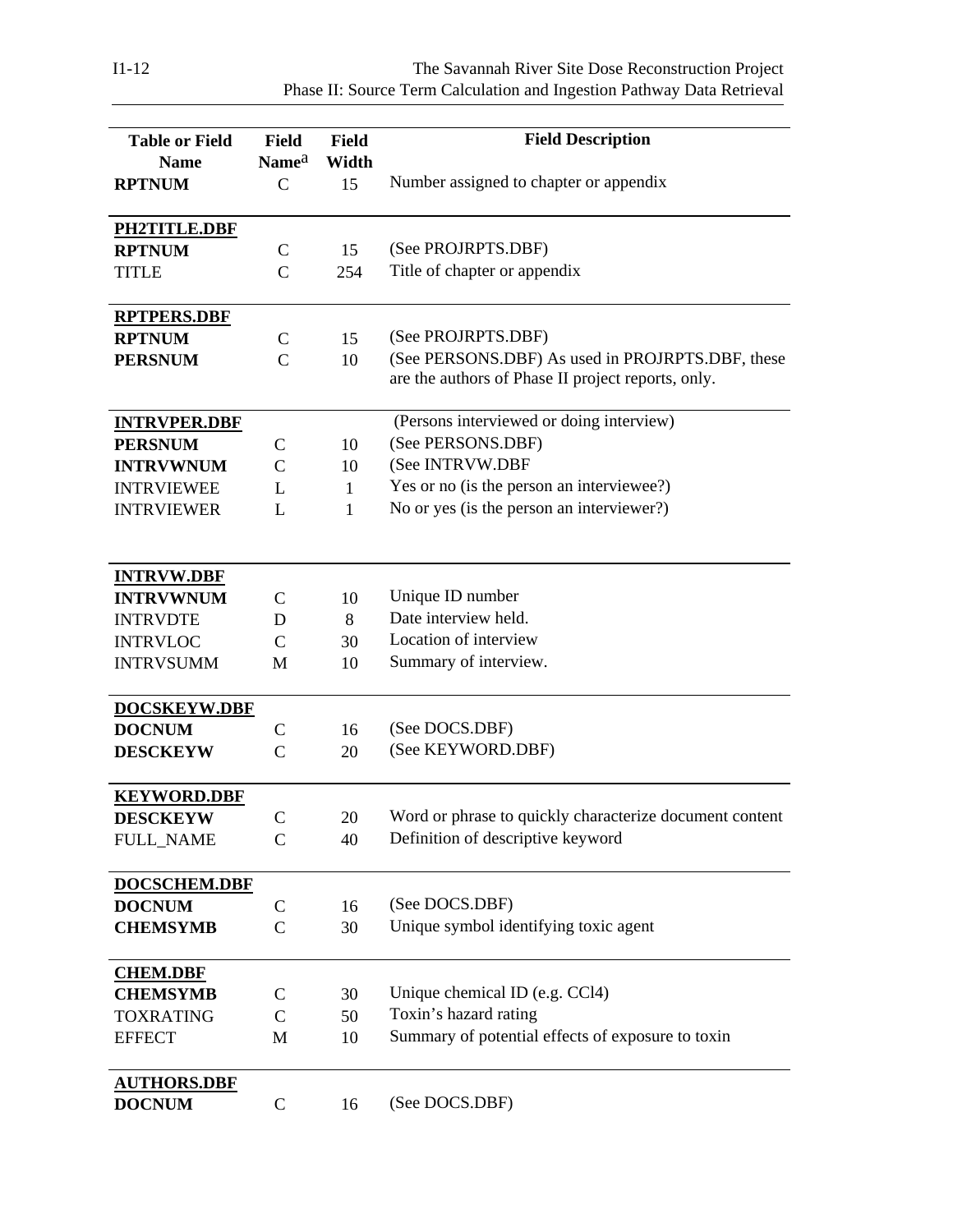| <b>Table or Field</b> | Field             | Field          | <b>Field Description</b>                                                     |  |
|-----------------------|-------------------|----------------|------------------------------------------------------------------------------|--|
| <b>Name</b>           | Name <sup>a</sup> | Width          |                                                                              |  |
| <b>PERSNUM</b>        | $\mathbf C$       | 10             | (See PERSONS.DBF)                                                            |  |
|                       |                   |                |                                                                              |  |
| <b>PERSONS.DBF</b>    |                   |                |                                                                              |  |
| <b>PERSNUM</b>        | $\mathsf{C}$      | 10             | Unique ID                                                                    |  |
| <b>LNAME</b>          | $\mathsf{C}$      | 15             | Last name                                                                    |  |
| <b>FNAME</b>          | $\mathsf{C}$      | 15             | First name                                                                   |  |
| <b>M_INITIAL</b>      | $\mathsf{C}$      | $\overline{2}$ | Middle initial                                                               |  |
| <b>CURRAFFIL</b>      | $\mathcal{C}$     | 30             | Current affiliation                                                          |  |
| <b>STREET</b>         | $\mathcal{C}$     | 30             | Mailing address                                                              |  |
| <b>CITY</b>           | $\mathsf{C}$      | 15             |                                                                              |  |
| <b>COUNTY</b>         | $\mathcal{C}$     | 15             |                                                                              |  |
| <b>STATE</b>          | $\mathsf{C}$      | $\overline{2}$ |                                                                              |  |
| <b>ZIP</b>            | $\mathsf{C}$      | 10             |                                                                              |  |
| <b>COUNTRY</b>        | $\mathsf{C}$      | 15             | Defaults to "U.S.A."                                                         |  |
| <b>PHONE</b>          | $\mathcal{C}$     | 12             |                                                                              |  |
|                       |                   |                |                                                                              |  |
| <b>PREVAFIL.DBF</b>   |                   |                |                                                                              |  |
| <b>PERSNUM</b>        | C                 | 10             | Unique ID                                                                    |  |
| <b>PREVAFIL</b>       | $\mathsf{C}$      | 30             | Previous affiliation of individual                                           |  |
| <b>BEGDATE</b>        | D                 | 8              | Date previous affiliation began                                              |  |
| <b>ENDDATE</b>        | D                 | 8              | Date previous affiliation ended                                              |  |
|                       |                   |                |                                                                              |  |
| <b>DOCSRAD.DBF</b>    |                   |                |                                                                              |  |
| <b>DOCNUM</b>         | $\mathsf{C}$      | 16             | (See DOCS.DBF)                                                               |  |
| <b>RADSYMB</b>        | $\mathsf{C}$      | 30             | (See RAD.DBF)                                                                |  |
|                       |                   |                |                                                                              |  |
| <b>RAD.DBF</b>        |                   |                |                                                                              |  |
| <b>RADSYMB</b>        | $\mathcal{C}$     | 30             | Unique ID character set for radionuclide (e.g., Pu-238)                      |  |
| <b>EFFECT</b>         | M                 | 10             | Discussion of radionuclide's principal characteristics                       |  |
|                       |                   |                |                                                                              |  |
| <b>LOCREL.DBF</b>     |                   |                | (Main locations for toxic releases: buildings., facilities,                  |  |
|                       |                   |                | etc.) <sup>b</sup>                                                           |  |
| <b>LOCDESC</b>        | C                 | 30             | Unique reference number                                                      |  |
| <b>DOCNUM</b>         | $\mathsf{C}$      | 16             | (See DOCS.DBF)                                                               |  |
| <b>TOXSYMB</b>        | $\mathsf{C}$      | 30             | Radioactive material or toxic chemical symbol                                |  |
|                       |                   |                |                                                                              |  |
| <b>LOCATION.DBF</b>   |                   |                |                                                                              |  |
| <b>LOCDESC</b>        | $\mathsf{C}$      | 30             | Unique reference number                                                      |  |
| <b>LOCDESCR</b>       | $\mathsf{C}$      | 30             | Brief descriptions of possible release locations. Used as a<br>lookup table. |  |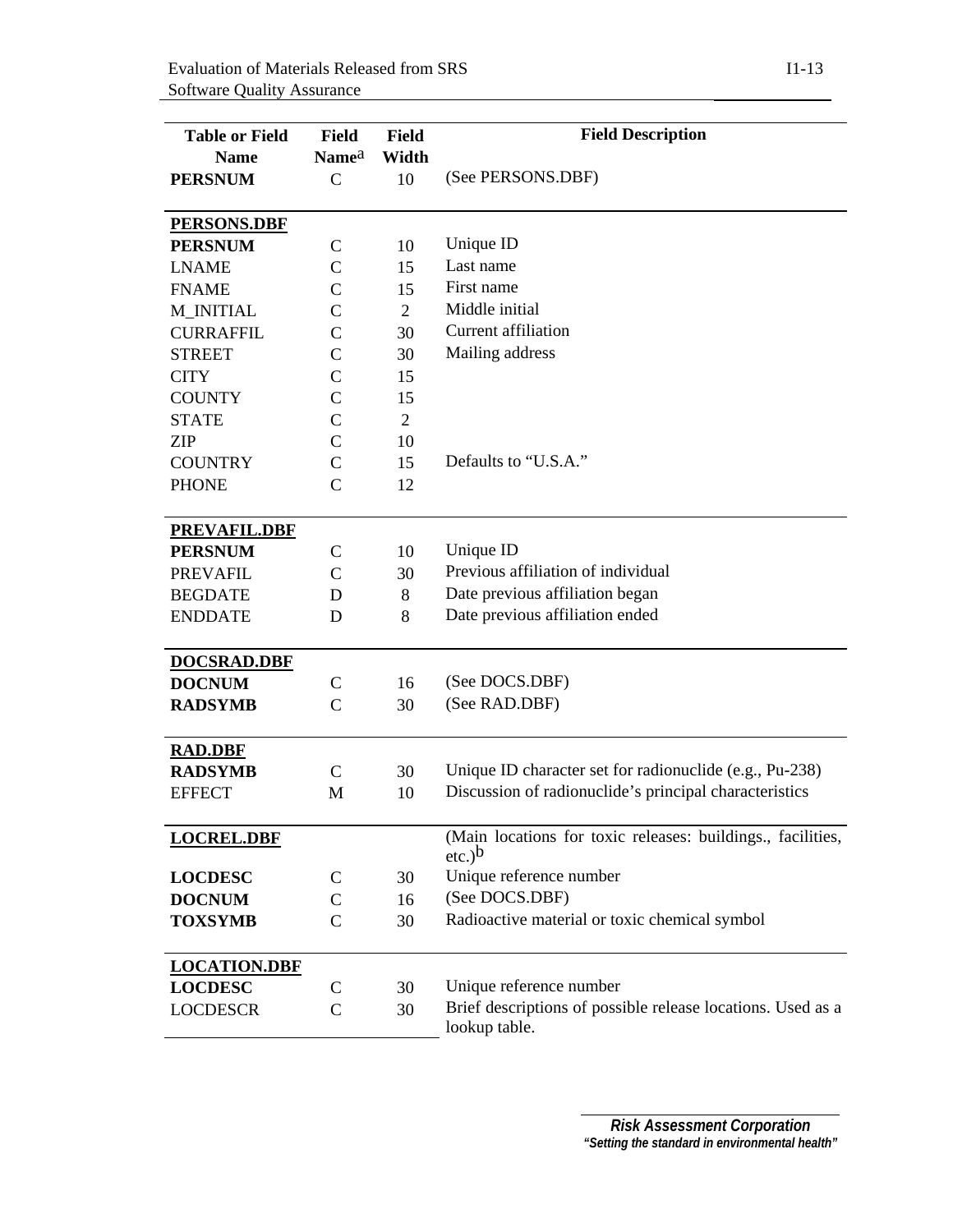| <b>Table or Field</b><br><b>Name</b> | Field<br>Name <sup>a</sup> Width | Field | <b>Field Description</b>                                                                             |
|--------------------------------------|----------------------------------|-------|------------------------------------------------------------------------------------------------------|
|                                      |                                  |       | <sup>a</sup> Field Type: C = character, N = numeric, D = date, M = memo, L = logical. Mandatory data |

entry field if the character in this column is boldfaced.

b Detailed location data (e.g., sample and, sampler latitude/longitude) are maintained in the Phase II Geographic Information System database.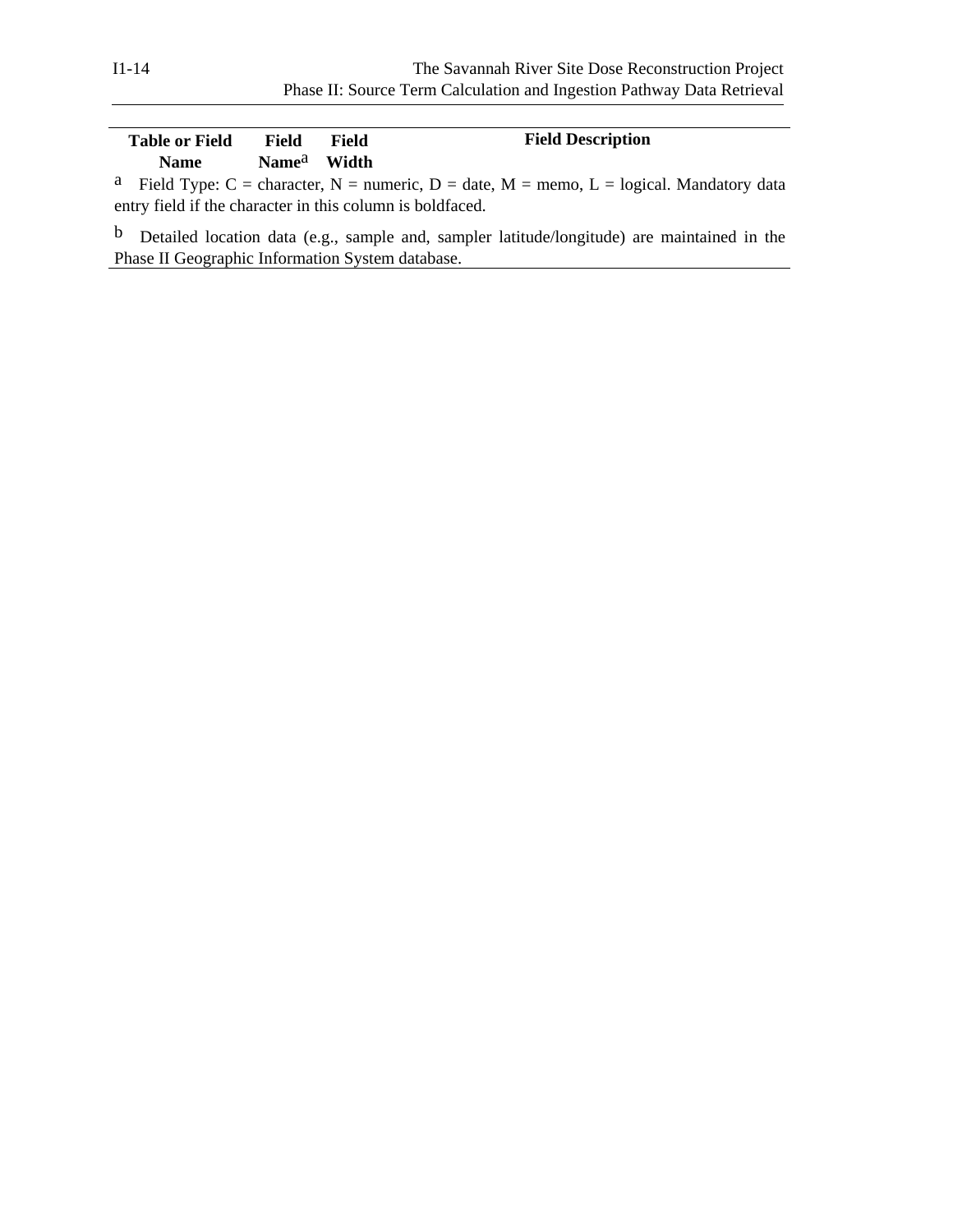# **REFERENCE**

*Radiological Assessments Corporation* (*RAC*), 1995. *Technical Proposal: Source Term Calculations and Ingestion Pathway Data Retrieval for the Savannah River Site (SRS) Environmental Dose Reconstruction Project*., May 11, 1995.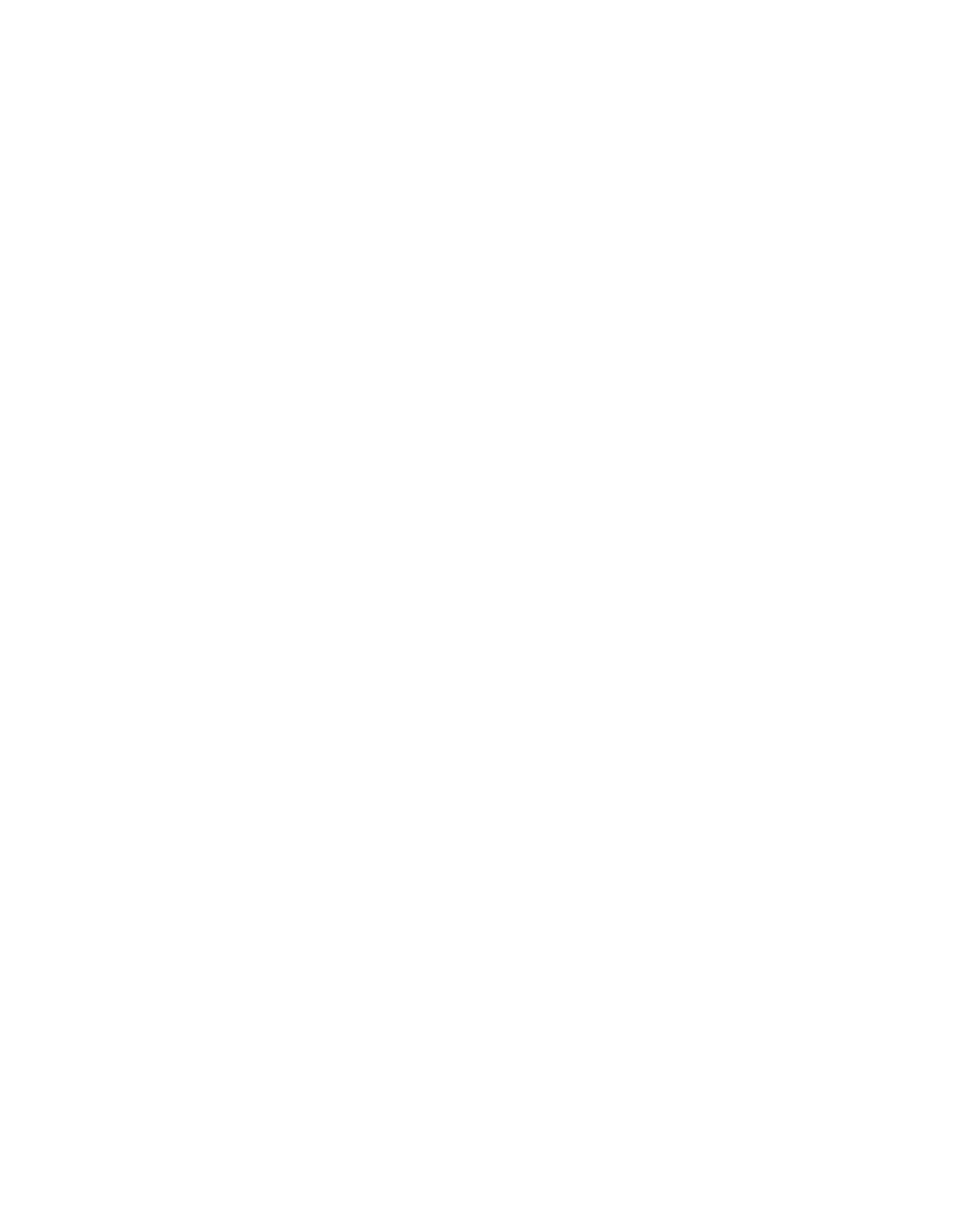# **SOFTWARE TEST PLAN FOR THE DOCUMENT DATABASE**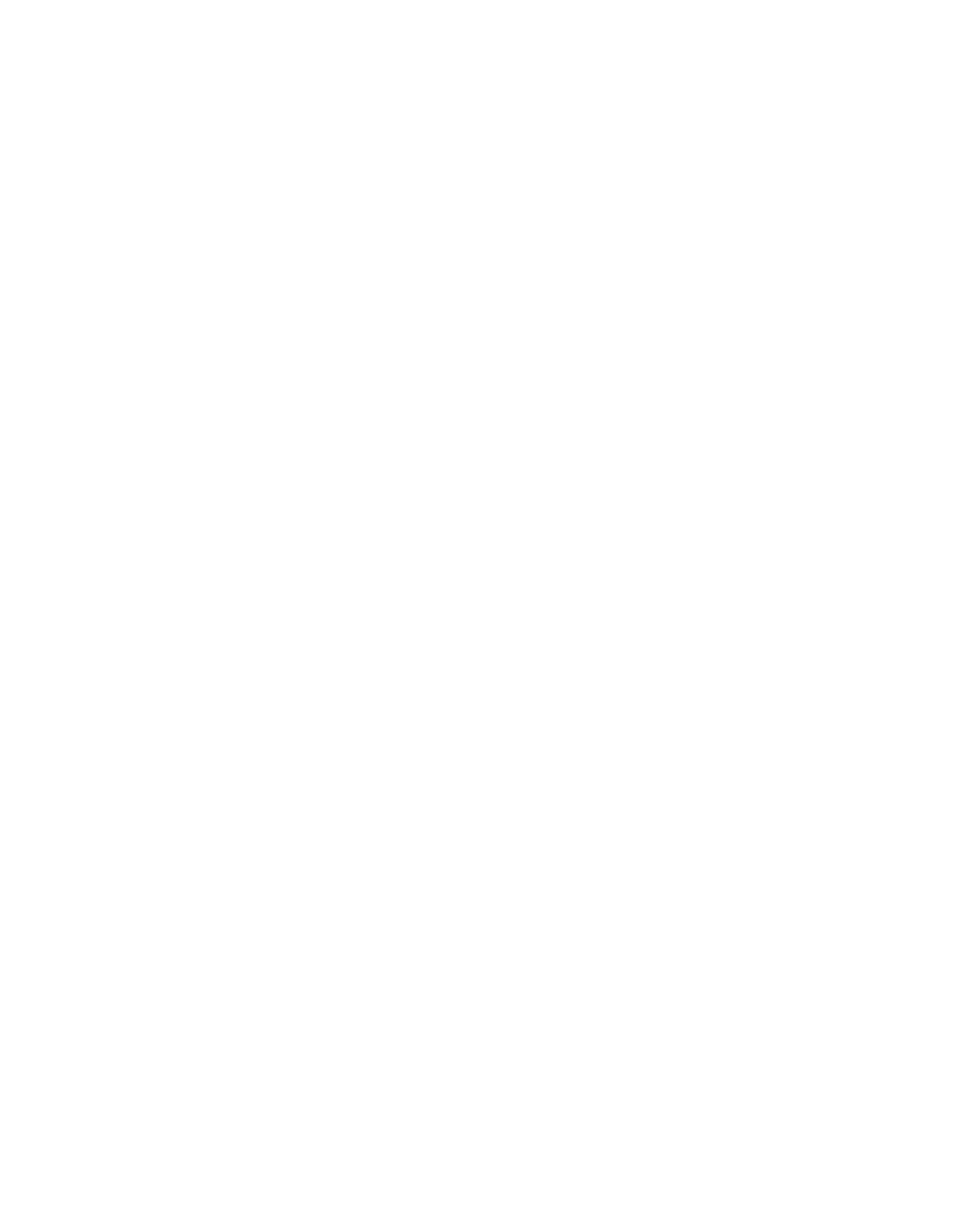# **SOFTWARE TEST PLAN FOR THE DOCUMENT DATABASE**

### **PURPOSE AND BACKGROUND**

 This document provides the testing plan to verify and validate the Document Database software as described in Task 3 of the *Radiological Assessments Corporation* Technical Proposal for Source Term Calculation and Ingestion Pathway Data Retrieval for the Savannah River Site (SRS) Environmental Dose Reconstruction Project, May 11, 1995 (RAC 1995). Verification is defined as the process of determining whether or not the products of a given phase of the software development cycle fulfill the requirements established during the previous phase. Validation is defined as the process of evaluating the software at the end of the software development process to ensure compliance with the software requirements.In this project, individual phases for developing of the Document Database were not clearly delineated. Therefore, this test plan covers verifying of each of the code modules and validating that the code as a whole fulfills the requirements stated in the software requirements and design specifications document. This document is intended for review by personnel at the Centers for Disease Control and Prevention (CDC) and software developers under subcontract with the *Radiological Assessment Corporation*.

 The Document Database was developed for the SRS Environmental Dose Reconstruction Project to track documents, which are defined as any material that provides information or data used in the project. The database tracks

- Published internal documents and reports,
- Journal articles and books,
- Unpublished reports, memos, and letters,
- Field or office notebooks and log entries,
- Laboratory analysis reports and quality assurance documentation,
- Databases, electronic or otherwise, containing information used in the study (e.g. monitoring data,
- Documented information and data obtained from interviews or phone conversations, and
- other documented information.

The software will use the Foxpro $\degree$  relational database software and programming language. Foxpro databases, or tables (designated with a .DBF file extension), will be created for each *data entity*. Each entity may contain numerous data *fields*. A field contains the information that is either entered or retrieved by the user. A field is designated as a character, numeric, date, logical, or memo field. Character, date, memo, and numeric fields have lengths defined by the developer. That is, the field has a limited number of characters that may be entered in the field by the end user. Logical fields have a predefined width of 1. Tables are usually linked to other tables by fields of the same name and data type. In this way, the information presented to the end user may originate from several tables that are related by fields of the same name and type.

 The Foxpro programming language will be used to create a user interface to enter or query the database. The program will be compiled into an executable file for distribution to end users.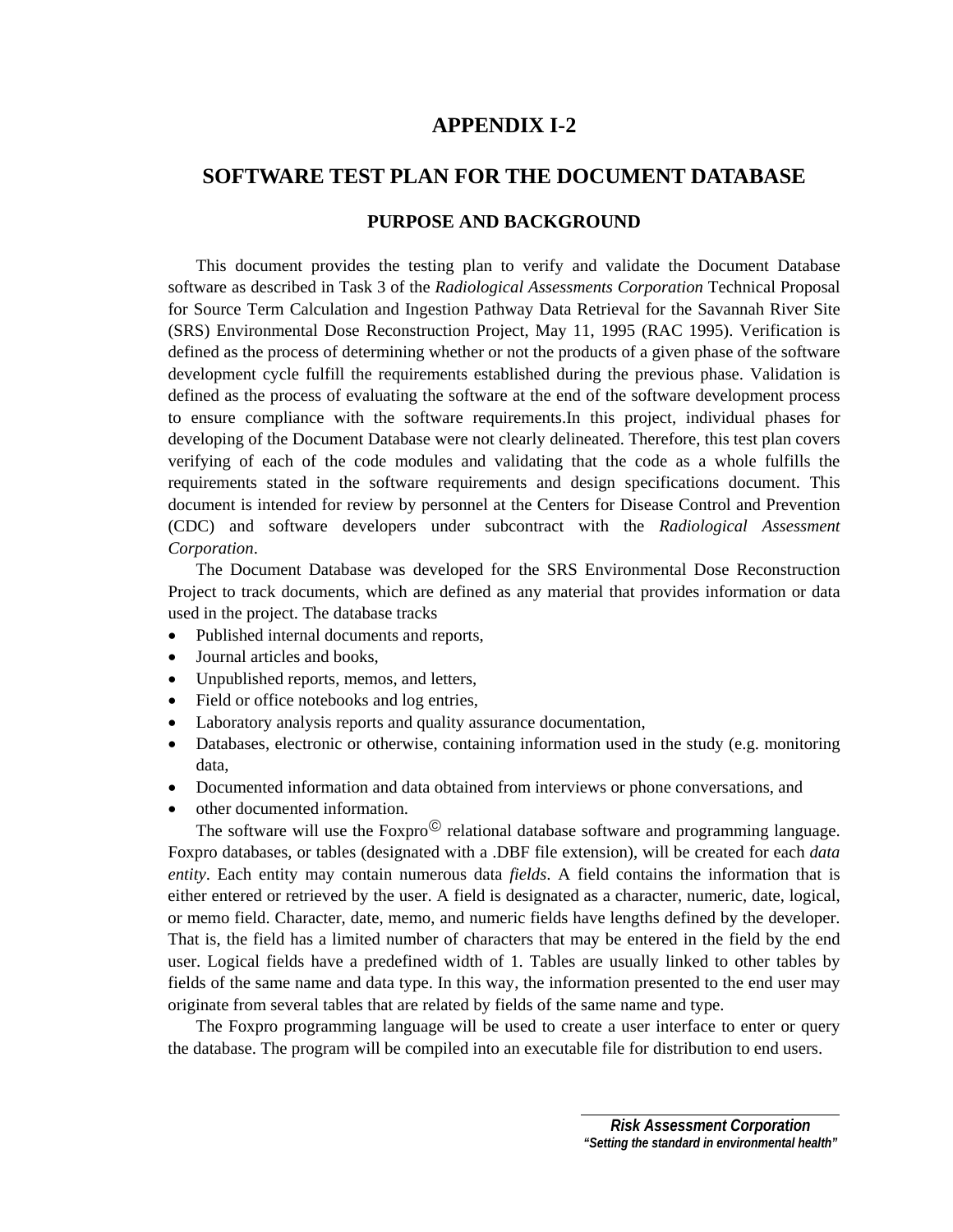## **OBJECTIVES**

This test plan for the Document Database will accomplish the following objectives:

- Detail the activities required to prepare for and conduct the software test,
- Communicate to all responsible parties the tasks that they are to perform and the schedule to be followed when performing the tasks,
- Define the sources of information used to prepare the plan, and
- Define the operating environment needed to conduct the test.

### **SCOPE**

This test plan covers the testing of the Document Database software by independent reviewers. The developers may also use the procedures defined in this document for internal testing before release. The testing will cover referential integrity of the tables and the application software designed to manage and control input, output, and editing of the tables.

# **TEST ITEMS**

The testing of a software product should include four components. These are

- 1. Functional coverage,
- 2. Topological coverage,
- 3. Component interface,
- 4. Performance measures.

 Functional coverage refers to how many of the code processes and data (if applicable) are exercised during the testing. An example of a process is the editing and retrieval features built into the Document Database. Data refers to the pieces of information stored, retrieved, and manipulated by the software.

 Topological coverage refers to the logic path that the code takes to determines if a particular function, task, or feature is executed. For example, the logic path the code may take to allow record retrieval may involve first checking the user identification and then checking if the record exists.

 Component interface refers to how well each of the code components or modules work together as a whole. Each module or component may work fine independently. Testing the component interface verifies that the code logic linking each component operates correctly.

 Performance measures refer to measures that quantitatively describe how well the code performed during testing.

 In this test plan, we have attempted to address all four of these components by designating a test database that will include entries in all data entities and data fields, and testing all code features that have been written and implemented. Neither functional or topological coverage is 100% assured, but through the methods outlined in this test plan, we can be reasonably assured that most situations a user may encounter during normal operation of the code are tested.

 The software tested will be designated the Beta Test Version until successful completion of the testing procedures.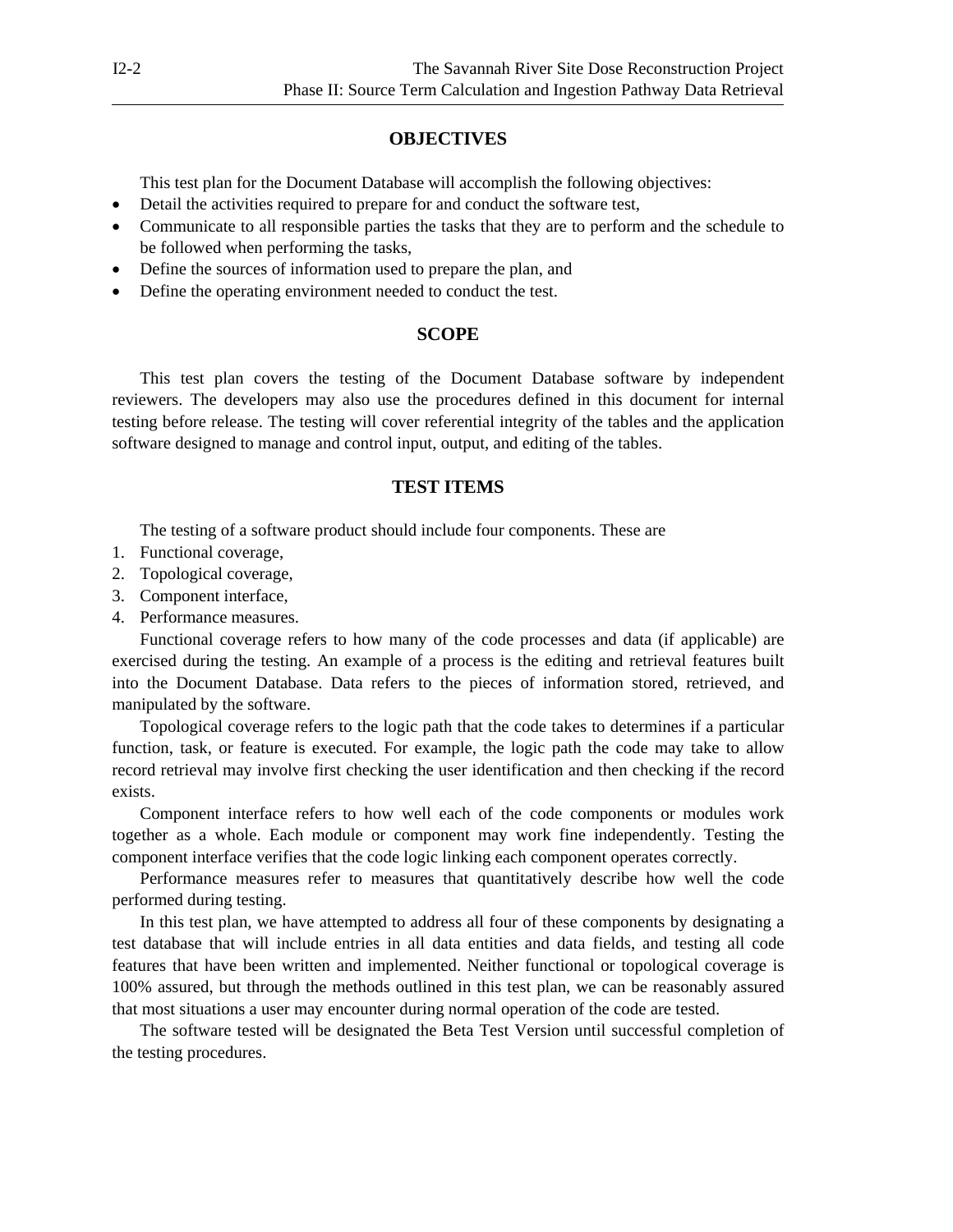### **FEATURES TO BE TESTED**

User interface application modules are written under the Visual Foxpro object-oriented programming language. The user is presented a series of menu items that perform specific tasks. These items have methods and properties attached to them and it is these features that will be tested, along with the relational integrity of the data tables that are linked to their operation. A main menu is presented first and includes the items typically found on most Windows -based applications. Under each main menu item is a series of submenus that exercises different options, depending on the needs of the user. The main menu items shown in  $Figure I2-1$  will be tested. The referential integrity of each table will also be tested as stated in the software requirements and design specifications document [\(Rood et al. 1996\)](#page-26-0).

### **APPROACH**

 A test database will be used that will include entries for all data tables and lookup tables. The test database will be relatively small; therefore, output from the tables can be easily checked against the data in the test database. The test database will be developed before beginning any testing. The hardcopy printout of the test database will be used to measure software performance.

 A person designated as the test technician will perform the actual software testing. The test technician will perform tasks such as data entry, retrieval, and report generation. Results from each test will be provided to the test analyst who will determine if the test was performed correctly and if the results are satisfactory. The test analyst will provide written documentation that the test was completed satisfactorily. This documentation may take the form of a letter report. The test technician and test analyst will be independent of the development team. We suggest the CDC staff perform these duties. The developer may use the testing procedure outlined in this document to test the software before release, but is not required to provide these results to the CDC. Referential integrity diagrams, data dictionary, and database design diagrams will be provided to the test analyst before testing begins. These items are described in [Rood et al. \(1996\)](#page-26-0). The database design diagram consists of a listing of each of the tables contained within the database application. Under each table, the fields associated with that table and indexes are listed. The referential integrity diagrams define how changes made to one table are passed to other tables.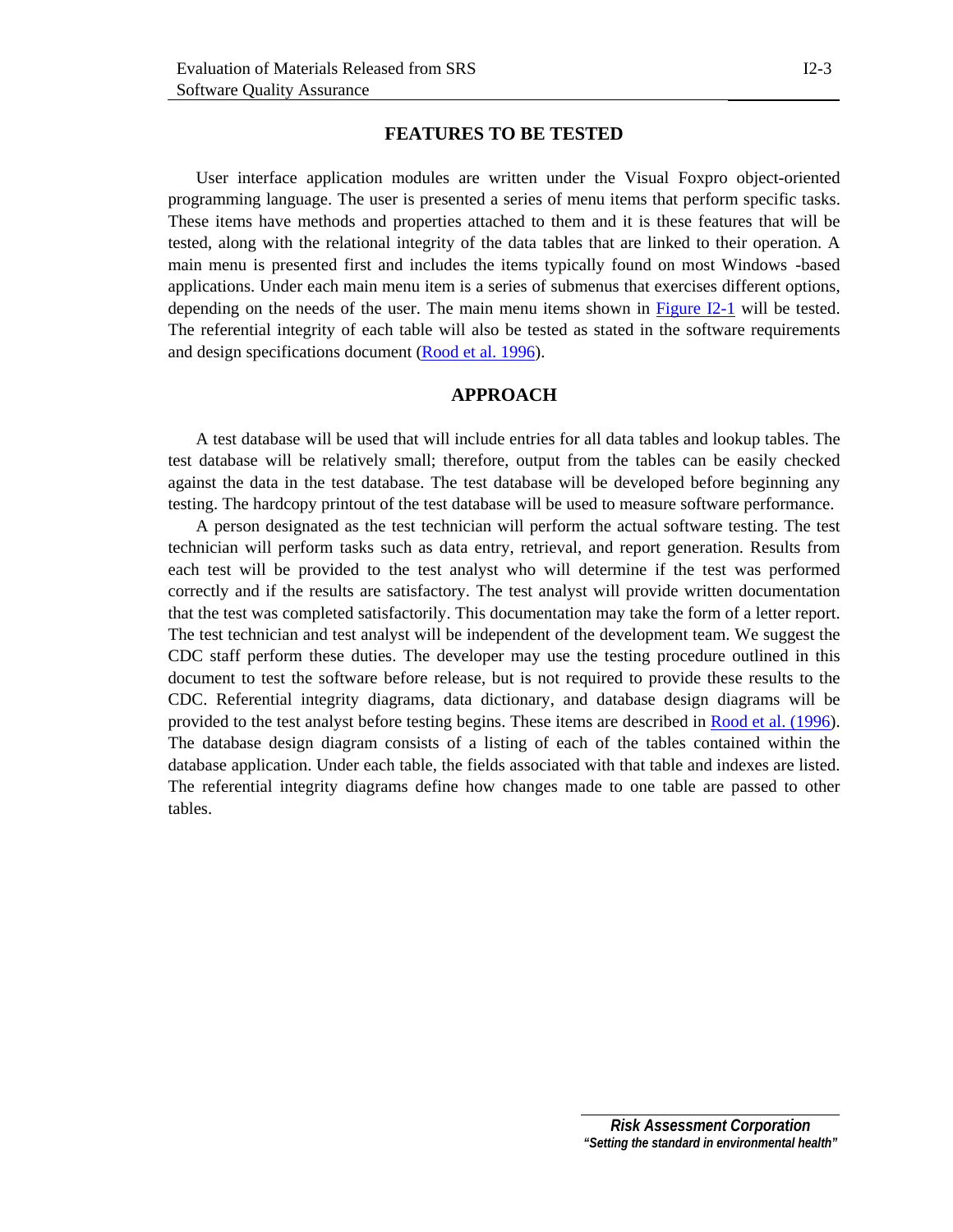<span id="page-23-0"></span>



**Figure I2-1.** User interface menus for the Document Database. The GIS designation under the utilities menu refers to a Geographical Information System.

 Testing will be performed on the Document Database software identified as the Beta Test Version 1.0. The testing procedure will be composed of three phases. In the first phase, data entry will be tested, in the second phase, document query, additions, deletions and editing will be tested, in the third phase, report generation, utilities, lookup tables, and housekeeping options will be tested. Each phase is discussed below.

## **Phase 1 Testing: Data Entry**

 Phase 1 testing will exercise the applications written to enter data from the keyboard into the various data tables. Menu items exercised in this phase will include the Add sub-menu under Data Entry in the main menu. It will also test the entity relationships between data tables. The test database will be entered manually and reviewed for accuracy by the test technician. A hardcopy printout of the database will be provided to the test analyst who will determine if the data present on the hardcopy printout is indeed in the database and that it was placed in the proper table. A query of each individual table performed in the interactive mode of Foxpro and outside the query applications shall be performed in order to verify the information presented on the hardcopy is present in the table or tables designated to store that information.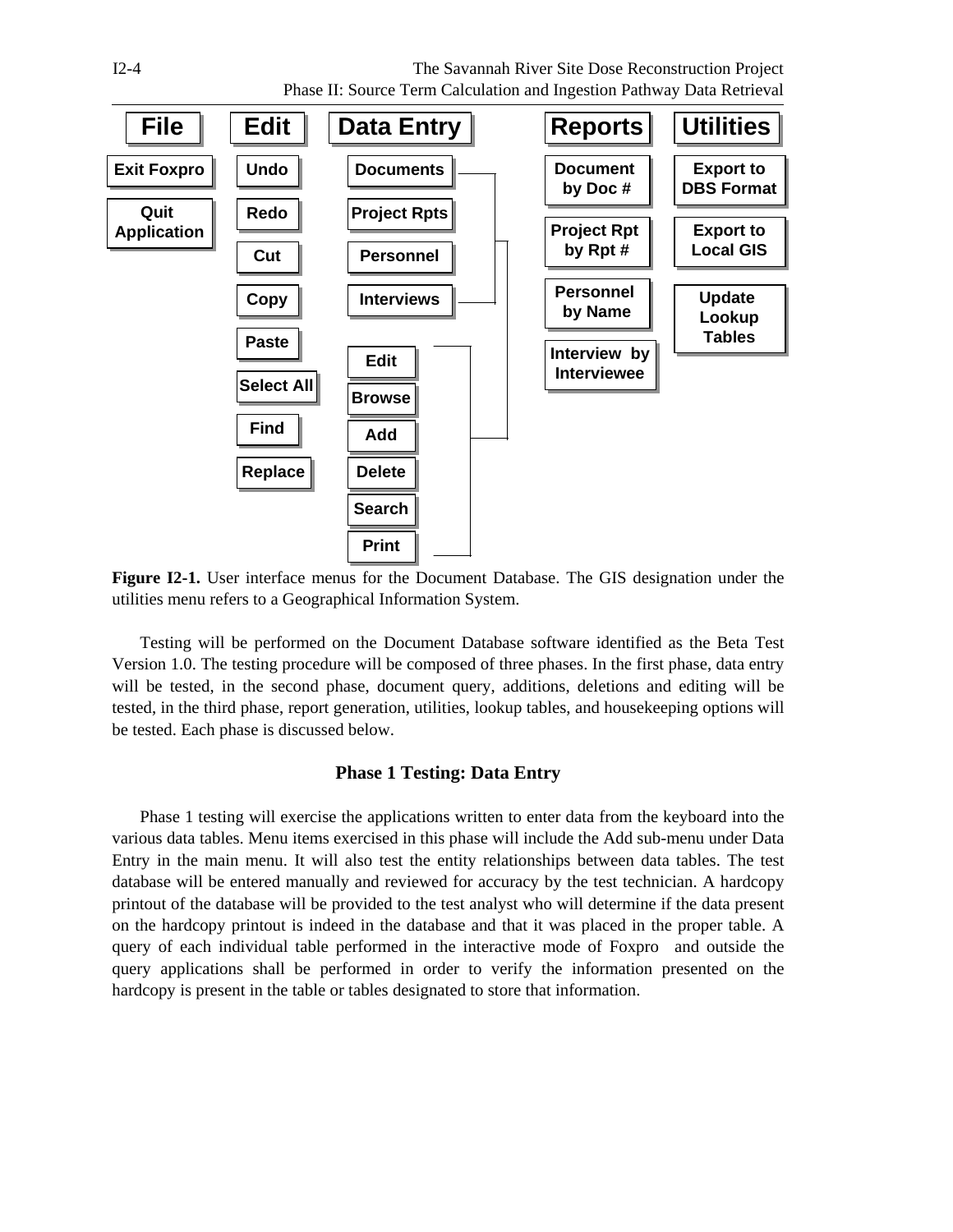## **Phase 2 Testing: Document Query and Editing**

 Phase 2 testing will exercise the Documents, Project Reports, Personnel, and Interviews submenu options under Data Entry in the main menu. In each of the sub-menus, the search, delete, edit, and print options will be exercised. A subset of the test database will be selected for searches, employing the user interface to perform the searches. The subset of the test database will be selected by the test analyst. The subset will include entries from each of the data categories (Documents, Project Reports, Personnel, and Interviews). The test technician will query the database for each record in the subset and print the results. The hardcopy printout will be provided to the test analyst to verify each record was retrieved and printed properly. The subset of the entries will be selected for deletion by the test technician. The test analyst will then query the database for each record in the subset to verify that the records were deleted. These records will then be added back by the test technician.

 Each record in the subset of the test database will be selected for editing. Each record will be retrieved and edited using the user interface by the test technician. The test technician will provide the test analyst a record of all editing changes made to the database. The records will then be retrieved by the test analyst and verified to make sure the changes were saved and that referential integrity of the table is intact. That is, the updates, deletions, and inserts are passed from the parent table to the child table correctly.

# **Phase 3 Testing: Report Generation, Utilities, Lookup Tables, and Housekeeping**

 Phase 3 testing will exercise the report generation options of the user interface. The test technician will generate reports for the entire test database by document number, project report number, personnel, and interviewee. The reports will be reviewed by the test analyst and visually compared with the hardcopy printout of the database to assure all records that should have been printed were printed.

 The test technician will then export the entire test database to both DBS format and local Geographic Information System (GIS) format. The DBS-formatted export file will then be imported into another database application by the test technician and provided to the test analyst. The test analyst will then check each record in the other database application to assure records were exported from the Document Database correctly. The GIS-formatted export file will then be imported into a local GIS application by the test technician and provided to the test analyst. The test analyst will then check the GIS database to verify each record was exported correctly from the document database.

## **PERFORMANCE MEASURES**

 Performance measures used during testing will be pass, fail, and conditional pass. Each item described in the three test phases previously described will be assigned one of these measures. A pass will be assigned to a test if items selected for editing, retrieval, printing, or export match *exactly* what is present in the test database hardcopy printout. A fail will be assigned to a test if either the software fails to operate or the software generates results that are inconsistent with the hardcopy printout of the test database. A conditional pass may be assigned to a test if the software functioned properly during the test, but the style and format of the results are undesirable.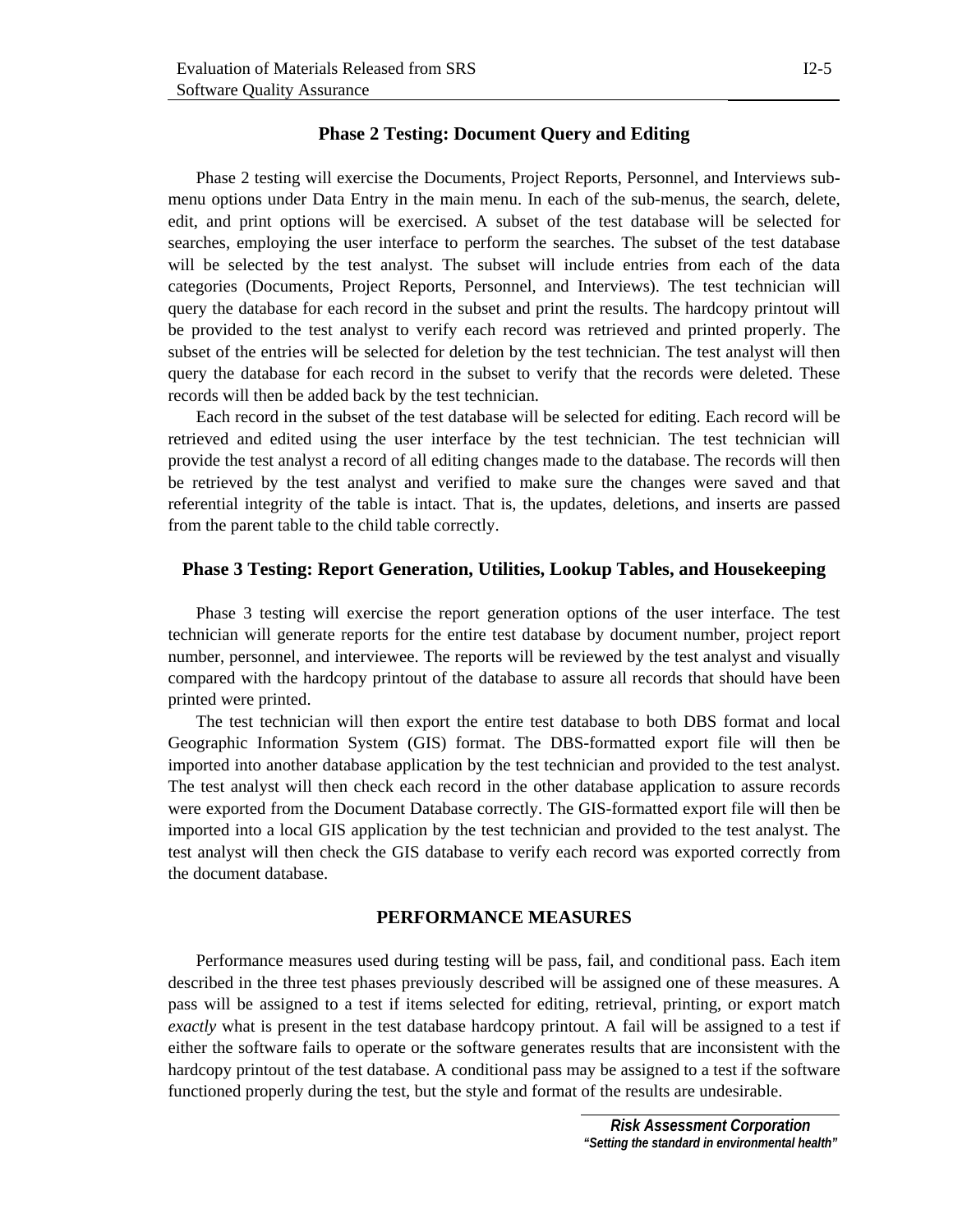#### **REPORTING**

 The test analyst should document the test results and provide any pertinant information (such as deficiencies in performance), either verbally or in writting, to the software developer. Documentation should include all test results and any abnormalities noted by the test analyst. This documentation should be saved by the test analyst. If during the testing procedure a portion of the code does not operate correctly and makes continued testing impossible, then the test analyst will notify the software developer of the problem immediately. The software developer will make the necessary corrections and re-issue a new version of the software. The new software will be designated Beta Test Version 1.1 for the first occurrence and 1.2, 1.3 etc. for any future occurrences. All testing done prior to the occurrence will be redone using the new the software to assure corrections did not impact other subroutines in the software.

 The test report should not include recommendations for improvements to the code. However, these may be requested separately. The report should include results from each of the tests identified in this document. All tests should be performed using the same Beta Test Version number.

 After the software developer receives verbal test results, appropriate corrections to the software will be made, and the software will then be released to the CDC, identifying it as Version 1.0.

#### **OPERATING ENVIRONMENT FOR TESTING**

The software will use the Foxpro relational database language and will require a microcomputer operating under MS  $DOS^{\circledcirc}$ , Version 6.0 or higher, Windows Version 3.1 or higher, and at least 8MB of extended random access memory although 16MB is preferable. About 200MB of free hard disk space will be required to load and operate the software. A copy of Visual Foxpro should be loaded on the computer performing the testing.